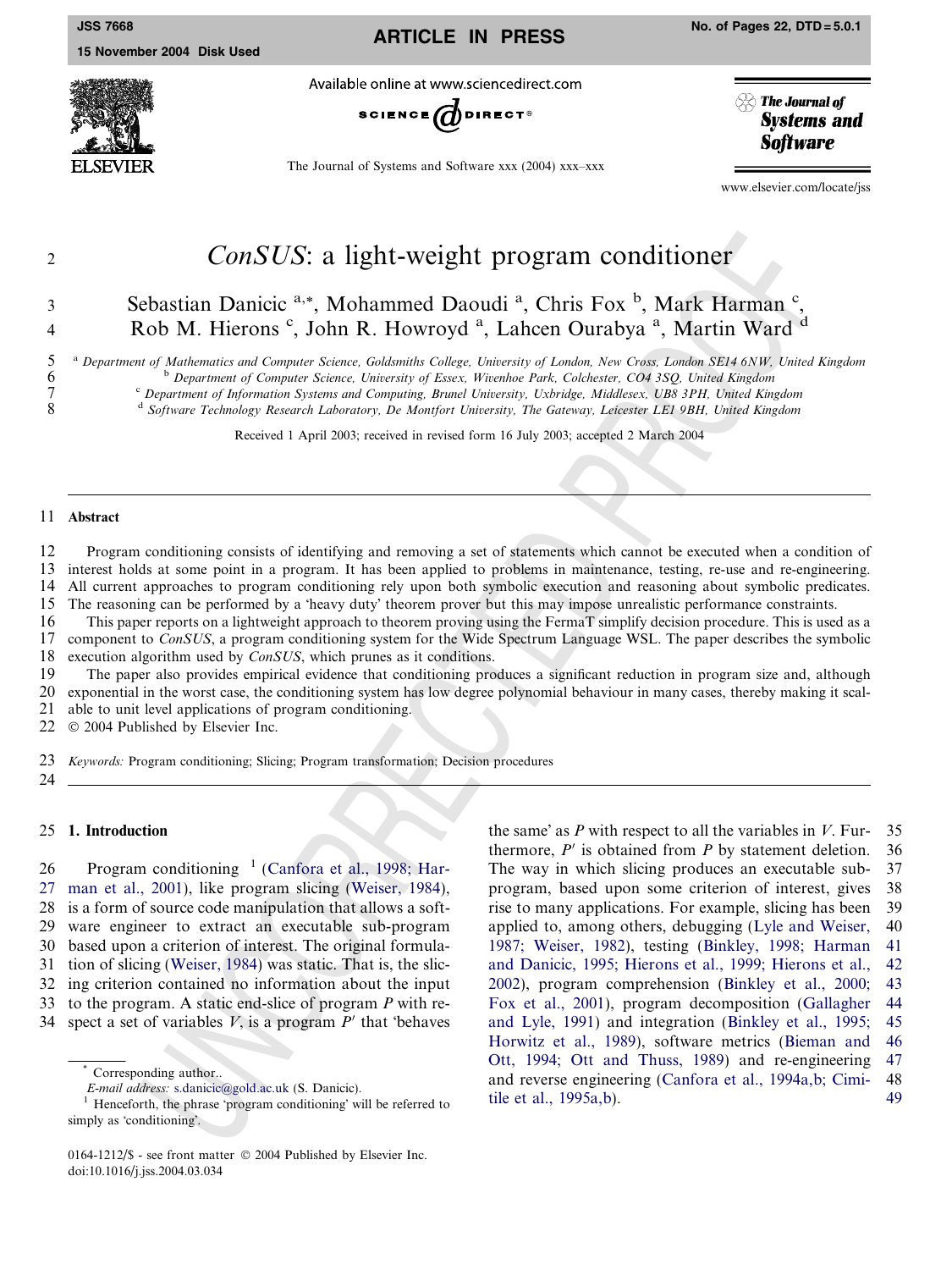2 S. Danicic et al. / The Journal of Systems and Software xxx (2004) xxx–xxx

50 Static slicing has now reached a mature stage of 51 development, in which tools such as the Wisconsin Pro-52 gram Slicing System, marketed through Grammatech 53 ([Grammatech Inc., 2002\)](#page-20-0) can efficiently slice real-world 54 C programs of the order of hundreds of thousands of 55 lines of code in reasonable time ([Binkley and Harman,](#page-19-0) 56 [to appear-a](#page-19-0)). Conditioning is central in a variation of 57 slicing called conditioned slicing.

58 Conditioned slicing forms a theoretical bridge be-59 tween the two extremes of static and dynamic slicing. 60 It augments the traditional slicing criterion with a condi-61 tion which captures a set of initial program states of 62 interest. This additional condition can be used to sim-63 plify the program before applying a traditional static 64 slicing algorithm. Such pre-simplification is called condi-65 tioning, and it is achieved by eliminating statements 66 which do not contribute to the computation of the var-67 iables of interest when the program is executed in an ini-68 tial state which satisfies the condition.

69 Conditioning is defined independently of slicing: the 70 result of conditioning  $P$  will be a program,  $Q$ , that be-71 haves the same as P whenever the inputs satisfy a path 72 condition. A path condition is simply a boolean expres-73 sion involving some or all of the program variables. In 74 the approach described in this paper conditions of inter-75 est are expressed as Assert statements, i.e. boolean 76 expressions, which may be arbitrarily placed throughout 77 the program. In this case, the resulting program, Q, 78 must agree with original,  $P$ , for all inputs where  $P$  satis-79 fies these intermediate Assert statements. Even where no 80 Assert statements are added, the system will attempt to 81 remove infeasible paths (a useful step in itself).

82 The paper focuses upon the conditioning step in pro-83 ducing a conditioned slice. This is because the slicing 84 step is standard static slicing, for which a WSL static sli-85 cer is used, which implements an extension (Ouarbya 86 [et al., 2002\)](#page-20-0) of Hausler's data-flow based approach to 87 static slicing (Hausler, 1989). The static slicing phase is 88 not discussed further. It is the conditioning phase that 89 makes conditioned slices interesting, smaller than their 90 static counter-parts (in general) and, crucially, which in-91 creases the difficulty involved in slice construction (be-92 cause both symbolic execution and some form of 93 theorem proving is required).

94 As an example of the way in which conditioning iden-95 tifies sub-programs, consider the Taxation program in 96 [Fig. 1.](#page-2-0) The figure contains a fragment  $2$  of a program 97 which encodes the UK tax regulations in the tax year 98 April 1998–April 1999. Each person has a personal 99 allowance which is an amount of un-taxed income. 100 The size of this personal allowance depends upon the 101 status of the person, which is encoded in the boolean variables blind, married and widowed, and the inte- 102 ger variable age. For example, given the condition 103

$$
\text{age} >= 65 \text{ AND age} < 75 \text{ AND income}
$$

$$
= 36000 \text{ AND blind} = 0 \text{ AND married} = 1 \qquad \qquad 105
$$

conditioning the program identifies the statements 106 which appear boxed in the figure. This is useful because 107 it allows the software engineer to isolate a sub-computa- 108 tion concerned with the initial condition of interest. The 109 sub-program extracted can be compiled and executed as 110 a separate code unit. It will be guaranteed to mimic the 111 behaviour of the original if the initial condition is met. 112

st. Considering is contained in a variation of which appear books in fit for is useful that the same and density from a find of the minimizer of the primaring contained the properties of the constrained in the contact of In the worst case, there is no doubt that the time to 113 perform 'best possible' program conditioning will be 114 exponential in the size of program being conditioned. 115 This fact is inherent to the problem of conditioning. It 116 can be seen that by considering a sequence of simple 117 IF–THEN–ELSE statements. The number of paths is 118 clearly  $2^n$ . If no pruning is possible, then the number 119 of calls to the theorem prover will therefore be  $O(2^n)$ . 120 The same, however, is also true of many aspects of the- 121 orem proving. For example, the Boolean Satisfiability 122 Problem, which the CHAFF ([Moskewicz et al., 2001](#page-20-0)) 123 solver at the heart of the CVC theorem prover ([Stump](#page-20-0) 124) et al., 2002) implements a solution to, is a well known 125 NP-Complete problem. As in the case of theorem prov- 126 ers, this worst case scenario does not imply that imple- 127 mentations of conditioners are infeasible. The reasons 128 for this are twofold: 129

- (1) In conditioning, any resulting reduction in program 130 size represents progress. Even if the best possible 131 results require exponential time, it is possible that 132 significant reductions will be performed more 133 quickly. 134
- (2) In many cases conditioning may be performed in 135 low order polynomial or even quadratic time as 136 suggested by the empirical study in this paper. In 137 such cases conditioning may be applicable to unit 138 level applications at least. 139

 $\frac{140}{141}$ The language of implementation and the language which is sliced by the approach reported here is WSL, 142 the Wide Spectrum Language, introduced for reverse 143 engineering () through program transformation ([Ward,](#page-20-0) 144) 1989, 1994, 1999). WSL uses an Algol-like syntax, but 145 has additional facilities to make it wide-spectrum and 146 to allow transformations to be expressed within WSL 147 itself. 148

The contributions of this paper are: 149

- To define a new more efficient algorithm for program 150 conditioning. 151
- To report on empirical studies which demonstrate 152  $\frac{153}{2}$  This is WSL version of the C program previously used in [Danicic](#page-19-0) that:

[et al. \(2000\).](#page-19-0)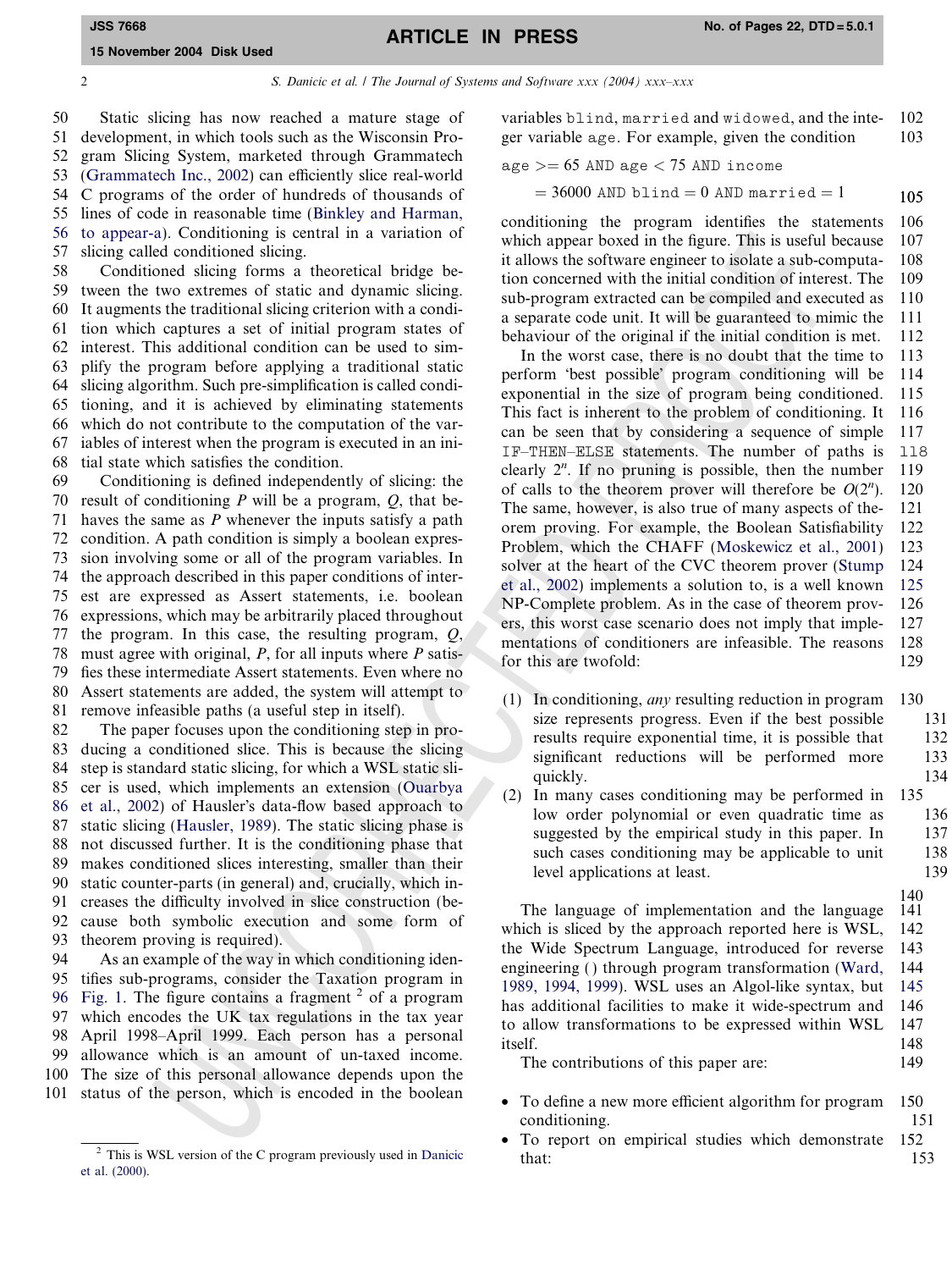## <span id="page-2-0"></span>JSS 7668 No. of Pages 22, DTD = 5.0.1 ARTICLE IN PRESS

S. Danicic et al. / The Journal of Systems and Software xxx (2004) xxx–xxx 3 3

 $(age \ge = 75)$  THEN personal := 5980 **TF** ELSE IF (age>=65) THEN personal  $: 5720$ ELSE personal  $:= 4335$ FT  $FI;$ THEN  $\frac{1}{2}$  and  $\frac{1}{2}$  and  $\frac{1}{2}$  and  $\frac{1}{2}$  and  $\frac{1}{2}$  and  $\frac{1}{2}$  and  $\frac{1}{2}$  and  $\frac{1}{2}$  and  $\frac{1}{2}$  and  $\frac{1}{2}$  and  $\frac{1}{2}$  and  $\frac{1}{2}$  and  $\frac{1}{2}$  and  $\frac{1}{2}$  and  $\frac{1}{2}$  and  $\frac{1}{$ 

Fig. 1. A fragment of the taxation calculation program in WSL.

- 154 (a) On small 'real programs' ConSUS produces a considerable reduction in program size when used with and without a program slicer.
- 157 (b) The ConSUS algorithm when used in conjunction with WSL's FermaT Simplify has the  $\frac{1}{60}$  potential for scaling up' for use on large systems.

The rest of this paper is organised as follows: related 162 work is discussed in Section 2. Section 3 introduces and defines conditioning. In Section 4, the new conditioning algorithm is defined in detail. In Section 5, our empirical studies are presented. Conclusions and directions for future work are presented in Section 6.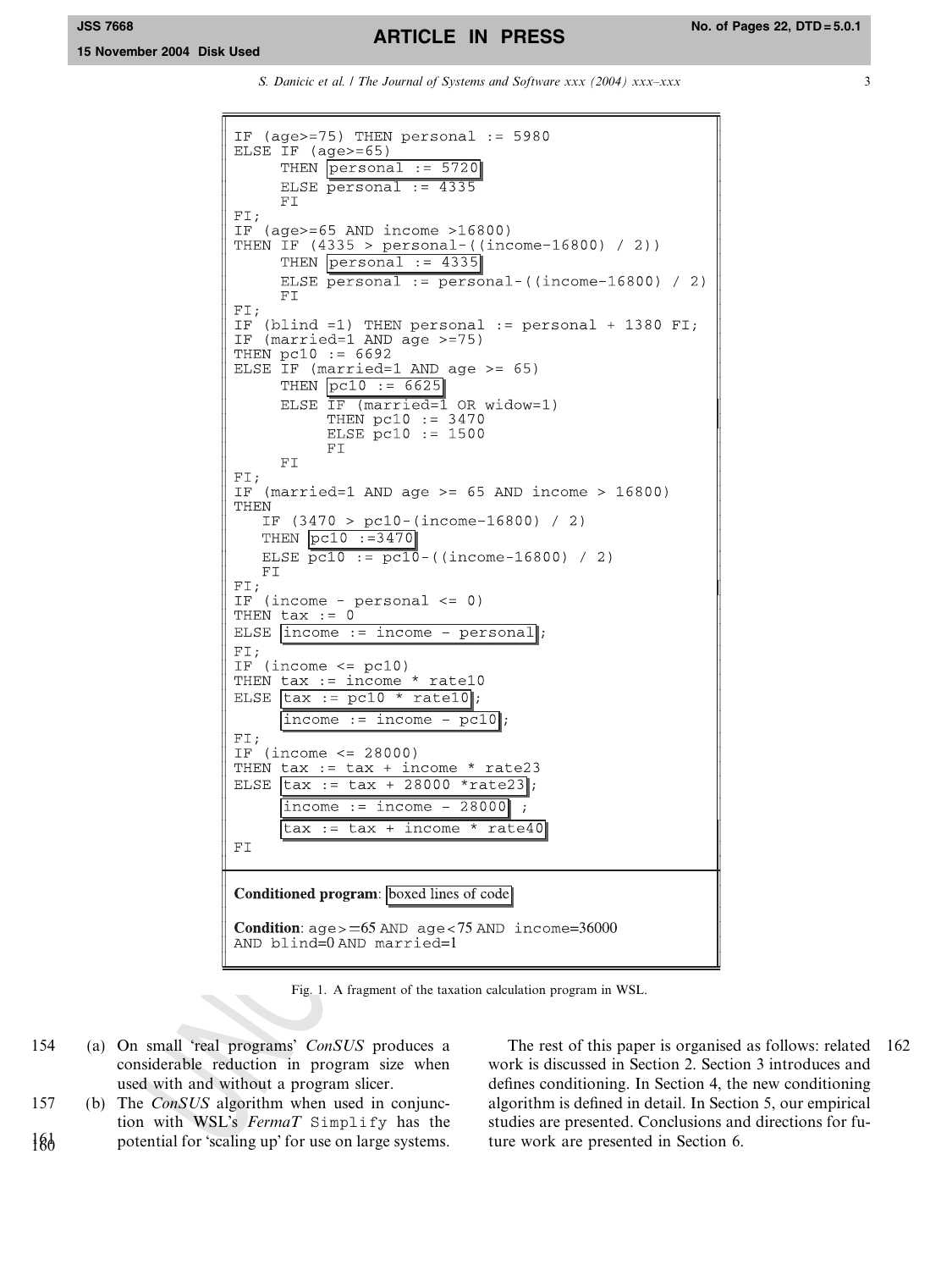#### 2. Related work

15 November 2004 Disk Used

Program slicing originated with Mark Weiser's doc-toral thesis [\(Weiser, 1979](#page-20-0)). Weiser's formulation of slicing was a static one, captured by the slicing criterion, which was a set of variables and a program point [\(Wei](#page-20-0)[ser, 1984](#page-20-0)). This static paradigm for slicing, was later augmented by a dynamic paradigm [\(Korel and Laski,](#page-20-0) [1988\)](#page-20-0). Dynamic slicing represented the first move away from the static paradigm, indicating that there may be other ways to formulate a slicing criterion.

The move from static to other paradigms was further developed with the introduction of a form of slicing called quasi-static slicing which bridged the gap between static and dynamic slicing [\(Venkatesh, 1991](#page-20-0)). A quasistatic slice is constructed with respect to a prefix of input, rather than a full input sequence. Quasi-static slicing was motivated by work on partial evaluation ([Ershov, 1978; Futamura, 1971\)](#page-20-0). The concept of quasistatic slicing is subsumed by conditioned slicing, which is the most general form of slicing, hitherto explored in the slicing literature.

Conditioned slicing, the subject of this paper, was introduced by Canfora et al. (Canfora et al., 1994a) in 1994. [Field et al. \(1995\)](#page-20-0) introduced a similar technique called constrained slicing, which also uses conditions to specialize programs. In constrained slicing, parts of the program which cannot contribute to the values of variables of interest are identified as holes. Because it contains holes, a constrained slice is not necessarily an executable subprogram, as a conditioned slice is.

Earlier, ideas and techniques very similar to program conditioning were introduced in Coen-Porisini et al. [\(1991\)](#page-19-0). This work uses symbolic execution and theorem proving to specialize Ada programs. In their approach, generalised software components are specialised by restricting their domain of inputs thereby increasing the efficiency of components for each particular instance of their use.

To implement conditioned slicing it is necessary to use some form of theorem proving technology. In early work on conditioned slicing, the theorem proving was performed by hand (Canfora et al., 1994a, 1998; De Lu[cia et al., 1996](#page-19-0)), or by term-rewriting (in the case of constrained slicing, Field et al., 1995). More recent work explored the use of Isabelle (Danicic et al., 2000) and SVC ([Danicic et al., accepted](#page-19-0)). This work using Isabelle and SVC can be thought of as a proof-of-concept implementation, showing how the theorem prover could be interchanged as a component of the overall conditioning approach. The present work explores the use of the FermaT simplify transformation, a decision procedure which is used to implement a form of highly light-weight theorem proving.

The paper also introduces a new approach to symbolic execution which follows a different form to previous symbolic executors ([Danicic et al., accepted; King,](#page-19-0) [1976; Coen-Porisini and De Paoli, 1990; Coen-Porisini](#page-19-0) [et al., 1991](#page-19-0)) in its handling of loops and which is more closely integrated with the theorem prover than previous approaches [\(Canfora et al., 1998; Danicic et al., 2000;](#page-19-0) [Danicic et al., accepted](#page-19-0)),  $3$  thereby exploiting the possibility of path–pruning to speed up the conditioning process.

Other authors have considered the way in which theorem provers may be used in slicing [\(Krinke and Snel](#page-20-0)[ting, 1998\)](#page-20-0) and the way in which forms of symbolic execution can assist related analyses such as constrained test data generation ([DeMillo and Offutt, 1993; King](#page-20-0) [and Offutt, 1991; Offutt, 1990\)](#page-20-0).

In the VALSoft project [\(Krinke and Snelting, 1998\)](#page-20-0), Krinke and Snelting show how the computation of symbolic values can be used to refine data-flow relations between array assignments and uses. Specifically, they consider the situation where an assignment to an array like

$$
A[i]:=4;
$$

may not filter through to a reference to the same array 245

IF 
$$
A[j] == K
$$
 THEN ...  $247$ 

because it can be statically determined that i and j are 248 guaranteed to be non-equal at the IF statement. In or- 249 der to determine this statically, Krinke and Snelting 250 use a simple form of symbolic execution and then a the- 251 orem prover to determine (statically) the properties of 252 expression indices at array expressions. This work differs 253 from the work reported here because the application of 254 theorem prover and symbolic executor is used to refine 255 the static data dependence relation used to construct a 256 static slice. 257

This state paradog in the state of the mail of the particular state paradog in the continue of the state paradog in the continue of the state paradog in the continue of the state paradog in the state paradog represents th In [DeMillo and Offutt \(1993\), King and Offutt \(1991\)](#page-20-0) 258 and Offutt (1990), constraint solving techniques are used 259 to support automated test data generation. This ap- 260 proach requires the backward propagation of con- 261 straints from a point of interest,  $p$ , within the 262 program. This is a form of backward symbolic execu- 263 tion. The constraints are (ideally) propagated back to 264 the starting state of the program, where they become 265 constraints on the input space. The solution of these in- 266 put constraints is a valid test data vector to execute 267 point  $p$  in the desired way. Constraint solving can be 268 achieved using a theorem prover or a simple decision 269 procedure, offering similar speed/precision trade-offs to 270 those considered in the present paper. 271

There are several surveys of slicing in the literature 272 which cover dynamic slicing and its applications [\(Korel](#page-20-0) 273) and Rilling, 1998), slicing techniques and algorithms 274 (Tip, 1995), forms of slicing and their applications 275

<sup>&</sup>lt;sup>3</sup> It has some similarities to the approach taken by Coen-Porisini et al. in [Coen-Porisini et al. \(1991\).](#page-19-0) See Section 4.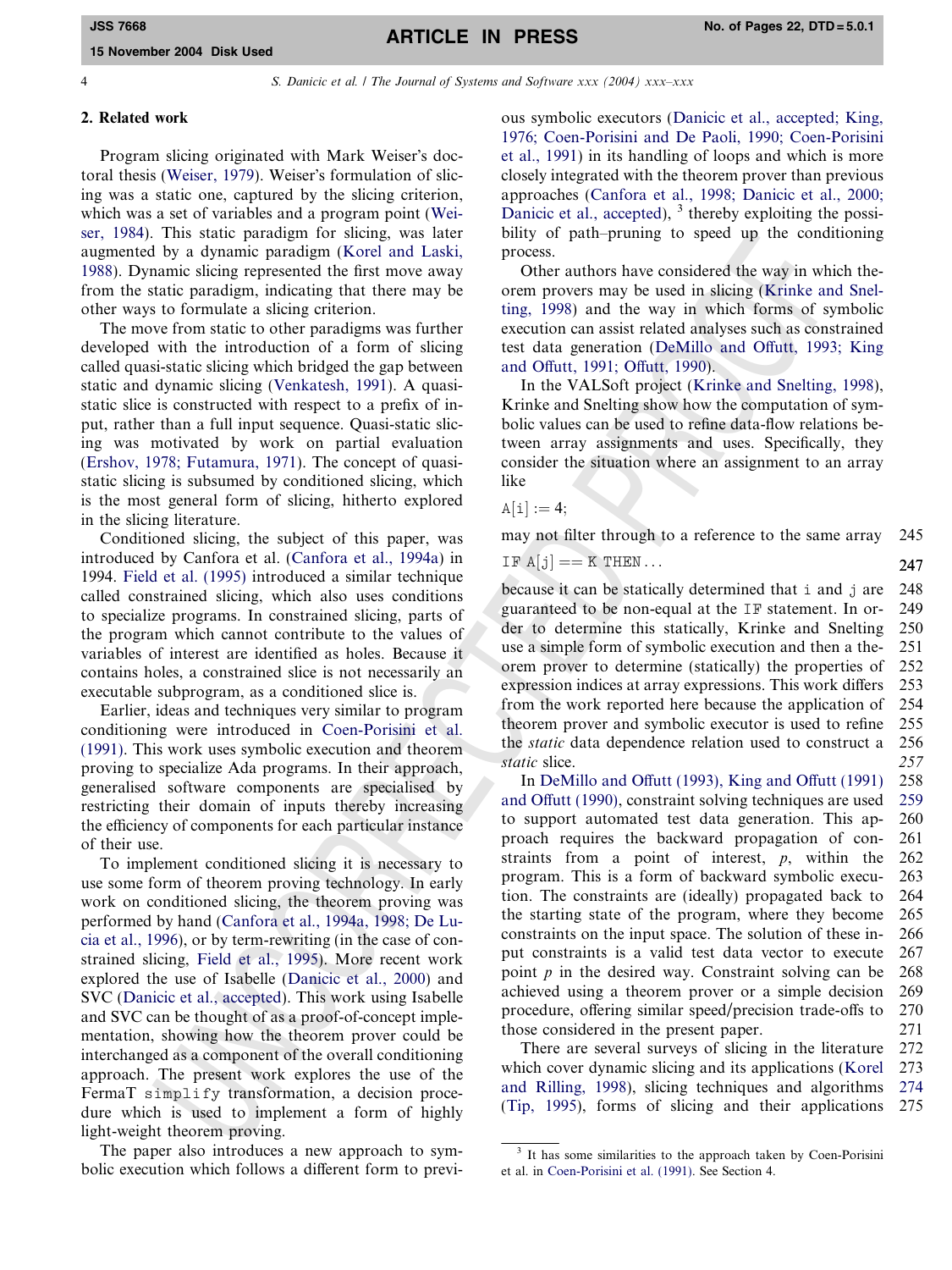S. Danicic et al. / The Journal of Systems and Software xxx (2004) xxx–xxx 5

<span id="page-4-0"></span>276 ([Binkley and Gallagher, 1996; De Lucia, 2001; Harman](#page-19-0) 277 [and Hierons, 2001\)](#page-19-0) and empirical results on the applica-

278 tion of slicing ([Binkley and Harman, to appear-b\)](#page-19-0).

#### 279 3. Conditioning

280 Conditioning is the act of simplifying a program 281 assuming that the states of the program at certain cho-282 sen points in its execution satisfy certain properties. 283 These properties of interest are expressed by adding As-284 sert statements to the program being conditioned. Con-285 sider, for example the program in Fig. 2. Here, program 286 simplification is being attempted assuming that it is exe-287 cuted in an initial state where  $x > y$ . In such states, the 288 true path of the IF–THEN–ELSE statement will always 289 be taken and thus the program can be simplified to 290  $\{x > y\}$ ; a := 1. Notice that the Assert statement is also 291 included in the resulting conditioned program. This is 292 because an Assert statement is a valid WSL statement 293 that aborts if its condition is false. Observe that the orig-294 inal program's behaviour and that of the conditioned 295 program are identical.

296 A software engineer may require a program to be 297 conditioned with respect to intermediate states as well 298 as with respect to initial states. The example in Fig. 3 ex-299 presses the fact that the program is to be simplified 300 assuming that all its inputs are positive. The conditioner 301 should be able to replace the final IF–THEN–ELSE state-302 ment by PRINT(\POSITIVE").

303 A conditioner is a program which tries to remove 304 code that is unreachable given the assertions. Therefore, 305 a conditioner will try to remove unreachable code even if 306 the program contains no Assert statements (see Fig. 4 307 for an example of this).

308 Conditioners are required to reason about the valid-309 ity of paths under certain conditions. In order to per-310 form such reasoning, it appears sensible to utilise 311 existing automated theorem provers rather than to de-





Fig. 3. Conditioning with Intermediate Asserts.



Fig. 4. Conditioning without assert.

velop new ones. Consider the program in [Fig. 5.](#page-5-0) Here, 336 conditioning of a simple IF statement assuming that 337 the initial state has the property that  $x > v \wedge v > z$  is 338 being attempted. This is achieved by adding the corre- 339 sponding Assert statement at the beginning of the pro- 340 gram. The simplification achieved depends upon the 341 conditioner's ability to infer that  $x > y \land y > z \Rightarrow x > z$ . 342 If the conditioner knows that the operator,  $>$ , is transi- 343 Fig. 2. Conditioning a simple program. tive, then it will be able to infer that the second of these 344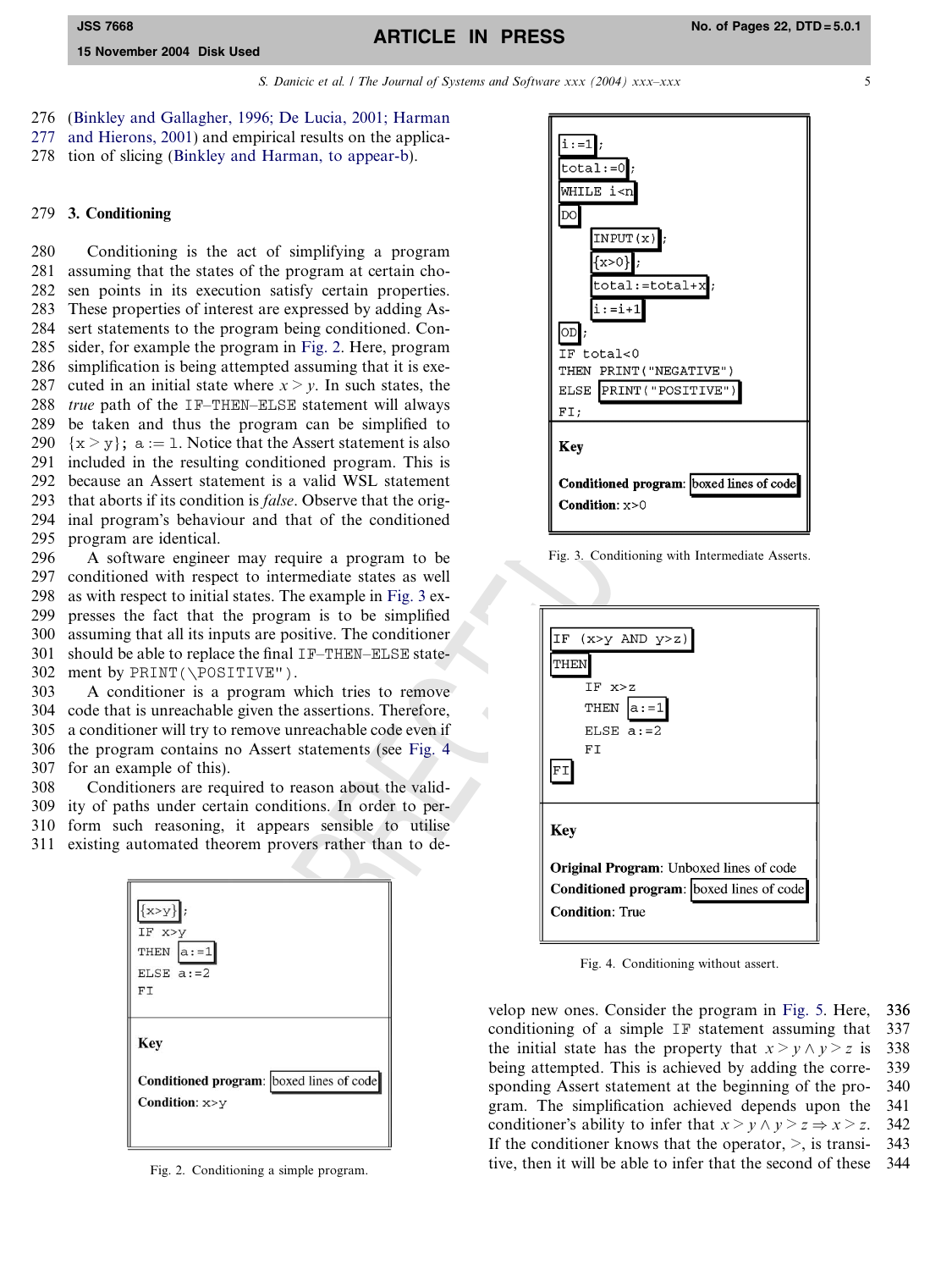<span id="page-5-0"></span>

6 S. Danicic et al. / The Journal of Systems and Software xxx (2004) xxx–xxx

| $\{x>y \text{ AND } y>z\}$<br>$IF$ $x > z$<br>THEN<br>$ a:=1 $<br>$ELSE a:=2$<br>FT                                             |
|---------------------------------------------------------------------------------------------------------------------------------|
| Key                                                                                                                             |
| <b>Original Program:</b> Unboxed lines of code<br>Conditioned program: boxed lines of code<br><b>Condition:</b> $x>y$ AND $y>z$ |

Fig. 5. Conditioning a simple program.

345 conditions is a contradiction and therefore that the 346 ELSE branch of the IF is infeasible. Only the Assert 347 statement,  $\{x > y \text{ AND } y > z\}$ , and assignment a: 348 required; the rest of the code can be removed. The sim-349 plifying power of the conditioner depends on two things: 350 (1) The precision of the symbolic executor which han-351 dles propagation of state and path information. 352 (2) The precision of the underlying theorem prover 353 which determines the truth of propositions about

354 states and paths.

For exception of the space of the continue and proposed into a symbolic stock and proposed into the space of the continue and proposed into the space of the continue and  $\sigma$  (continue and  $\sigma$ ) and  $\sigma$  (continue and  $\sigma$ 355 356 By using an approximation to a program's semantics 357 using a form of symbolic execution, and by being willing 358 to accept approximate results from the theorem proving 359 itself, conditioning allows us to adopt reasoning that 360 does not require the full force of inductive proofs. The 361 theorem proving used in programming conditioning is 362 lightweight when compared to the theorem proving re-363 quired for a complete formal analysis of a program. 364 The problem can be further constrained to cases where 365 the theorem proving can be implemented by completed 366 decision procedures. There are limitations to the kinds 367 of expressions for which complete decision procedures 368 exist, one typical limitation is a restriction to reasoning 369 with sets of so-called 'linear' inequalities.

#### 370 4. The ConSUS conditioning algorithm

#### 371 4.1. An overview of the approach

372 When implementing an interpreter, a program is eval-373 uated in a state, which maps variables to their values 374 ([Stoy, 1985\)](#page-20-0). In symbolic execution (Coen-Porisini and 375 [De Paoli, 1990; Coward, 1988; Coward, 1991; Girgis,](#page-19-0) 376 [1992\)](#page-19-0), the state, called a *symbolic store*<sup>4</sup>, maps variables, not to values, but to symbolic expressions. The 377 expressions are the objects that can occur on the right 378 hand sides of assignment statements (in this paper, it 379 is assumed that these are simply arithmetic expressions). 380

When a program is symbolically evaluated in an ini- 381 tial symbolic store it gives rise to a set of possible final 382 symbolic stores. The reason that a symbolic evaluator 383 returns a set of final stores is that our program may have 384 more than one path, each of which may define a different 385 final symbolic store. Unlike the case of an interpreter, 386 the initial symbolic store does not give rise to a unique 387 path through the program. A symbolic evaluator can, 388 thus, be thought of as a mapping, which given a pro- 389 gram and a symbolic store, returns a set of symbolic 390 stores. 391

In order to implement a conditioner, a richer state 392 space than that used in a symbolic evaluator is required. 393 For each final symbolic store it is necessary also to re- 394 cord what properties must have been true of the initial 395 symbolic store in order for the program to take the path 396 that resulted in this final symbolic store. This is called a 397 path condition and is simply a boolean expression involv- 398 ing constants and variables of the program. 399

A conditioned state,  $\Sigma$ , is represented by a set of path 400 condition, symbolic store pairs. A pair  $(b, \sigma)$  being an 401 element of a conditioned state implies that the symbolic 402 store  $\sigma$  can be reached if path condition b is true ini- 403 tially. If a conditioned state contained the pair  $(false, \sigma)$  404 this is equivalent to stating that the symbolic store  $\sigma$  is 405 unreachable. 406

ConSUS can be thought of as a function which takes 407 a program and an initial conditioned state and returns a 408 (simplified) program and a final conditioned state.  $5 \text{ In } 409$ practice, a conditioner will normally be applied to pro- 410 grams starting in the natural conditioned state. In the 411 natural conditioned state, the corresponding symbolic 412 store, *id* maps all variables to their names, representing 413 the fact that no assignments have yet taken place. The 414 corresponding path condition in the natural state is *true*, 415 representing the fact that no paths have yet been taken. 416

#### 4.1.1. Statement removal 417

The program simplification produced by *ConSUS* 418 arises from the fact that a statement from a program 419 can be removed if all paths, starting from the initial con- 420 ditioned state of interest, leading to the statement are 421 infeasible. The path condition corresponding to a sym- 422 bolic store is a condition which must be satisfied by 423 the initial store in order for the program to take the path 424 that arrives at the corresponding symbolic store. If, 425 therefore, the final path condition, is equivalent to false 426

<sup>4</sup> Usually called the symbolic state.

 $5 \text{ In (Coen-Porisini et al., 1991), similar functions } e \times ee$  $5 \text{ In (Coen-Porisini et al., 1991), similar functions } e \times ee$  $5 \text{ In (Coen-Porisini et al., 1991), similar functions } e \times ee$  and simpl are defined. Fundamentally different, however, is that exec and simpl return a single path condition, symbolic state pair, not a set of such pairs as in our case.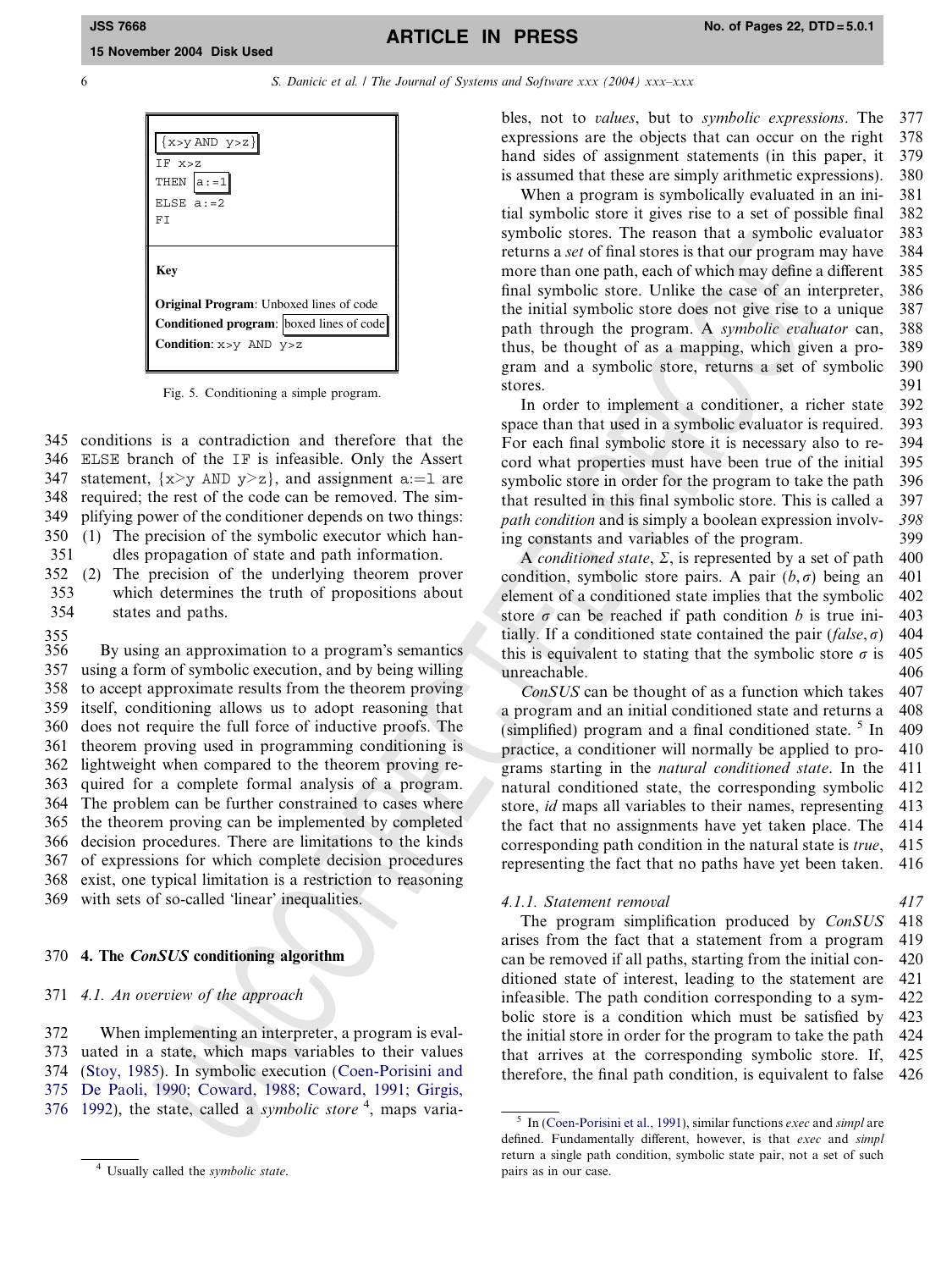S. Danicic et al. / The Journal of Systems and Software xxx (2004) xxx–xxx 7

427 (a contradiction) this means that the store is not reach-428 able. If, on the other hand, the final path condition is 429 equivalent to true (a tautology) then all paths starting 430 from the given initial store will lead to the corresponding 431 symbolic store. The power of a conditioner, in essence, 432 depends on the ability to prove that the path conditions 433 encountered are tautologies or contradictions. This is 434 why a conditioner needs to work in conjunction with a 435 theorem prover. Of course, to do this perfectly is not a 436 computable problem and therefore, in general, infeasible 437 paths will be unnecessarily considered.

438 Consider again, the program in [Fig. 5](#page-5-0). This program 439 potentially has two possible final symbolic stores:

$$
[a \rightarrow 1]
$$

$$
441 \quad [a \rightarrow 2]
$$

442 The corresponding path conditions are

 $x > y \wedge y > z \wedge x > z$ 

444  $x > y \wedge y > z \wedge \neg(x > z)$ .

445 Combining these two gives the conditioned state with 446 two elements:

 $(x > y \land y > z \land x > z, \quad [a \rightarrow 1])$ 448  $(x > y \land y > z \land \neg(x > z), \quad [a \rightarrow 2]).$ 

449 A sufficiently powerful theorem prover will be able to in-450 fer that the second of these path conditions is a 451 contradiction.

452 Often programs containing no Assert statements will 453 be conditioned. This corresponds to removing dead 454 code. Consider the program in Fig. 4. The programs 455 in [Figs. 5 and 4](#page-5-0) do not quite have the same semantics. 456 The first will abort in initial stores not satisfying the ini-457 tial path condition, while the second will do nothing but 458 terminate successfully in these stores. The dead code 459  $a:=2$  is removed by the conditioner in both cases.

460 As will be shown later, ConSUS is efficient in the 461 sense that it attempts to prune paths 'on the fly' as it 462 symbolically executes. This is clearly an improvement 463 over other systems like ConSIT (Danicic et al., 2000) 464 which generates all paths and then prunes once at the 465 end. The way this is achieved, is that on encountering 466 a guard, ConSUS interacts with its theorem proving 467 mechanism to check whether the negation of the sym-468 bolic value of the guard is implied by the corresponding 469 path condition in all values of the current conditioned 470 state. If this is the case, then the corresponding body 471 is unreachable and so can be removed without being 472 processed.

473 Programs containing loops may have infinitely many 474 paths. These cannot all be considered and therefore a 475 conservative and safe approach has to be adopted when 476 conditioning loops. For each WHILE loop, it is essential 477 that in any implementation, only a finite number of dis-478 tinct symbolic stores are generated. A meta symbolic store is required in order to represent the infinite set of 479 symbolic stores that are not distinguished between. This 480 meta symbolic store must be safe in the sense that it must 481 not add any untrue information about these symbolic 482 stores. The simplest possible approach is simply to 483 'throw away' any information about variables which 484 are affected by the body of a loop. This idea is very sim- 485 ilar to state folding introduced in ([Coen-Porisini et al.,](#page-19-0) 486 [1991](#page-19-0)). Their program specializer, returns a single sym- 487 bolic store, path condition pair, and so it is necessary 488 to throw away values corresponding to variables as- 489 signed different values on each branch of an IF THEN 490 ELSE statement. 491

at anticologies or contracted by the proposition of the controlled by the controlled by the controlled by the controlled by the controlled by the proposition of the proposition of the proposition of the proposition of the Using this approach, a WHILE loop will map each 492 symbolic store,  $\sigma$ , to a set consisting of two symbolic 493 stores. One of the stores will be  $\sigma$  itself, (representing 494 the fact that that the guard of the loop may be initially 495 false) and the other store (representing the fact that the 496 loop was executed at least once) will be represented by a 497 store,  $\sigma'$ , which agrees with  $\sigma$  on all variables not af- 498 fected by the body of the loop. In  $\sigma'$ , all variables that 499 are affected by the body of the loop are skolemised, rep- 500 resenting that fact that we no longer have any informa- 501 tion about their value. By skolemising a variable, all 502 previous information that we had about it is being 503 thrown away. As a result of skolemising a symbolic 504 store, wrong information will never be generated, just 505 less precise information. 506

The approach taken by *ConSUS* (based on the ap- 507 proach of ConSIT) is less crude, however. In this case, 508 as a result of symbolically evaluating a WHILE loop, 509 there arises the set consisting of  $\sigma$  as before, together 510 with the set of stores which are the result of symbolically 511 executing the body of the loop in the skolemised store 512  $\sigma'$ . To see how these two approaches differ, consider  $\varsigma$ the example given in Fig.  $6$ . Using the naïve approach, 514 the two symbolic stores resulting from the WHILE loop 515 are  $[x \rightarrow y + 1]$  and  $[x \rightarrow x_0]$ . The first of these repre- 516

| $x := y + 1;$<br>WHILE x>y<br>DO<br>$x:=y+2$<br>OD;<br>$IF$ $x=y$<br>THEN $p:=7;$ |  |
|-----------------------------------------------------------------------------------|--|
| Key<br>Code removed using the naïve approach: None                                |  |
| Code removed using the <i>ConSIT</i> approach: boxed lines of code                |  |

Fig. 6. Conditioning a WHILE loop using two approaches.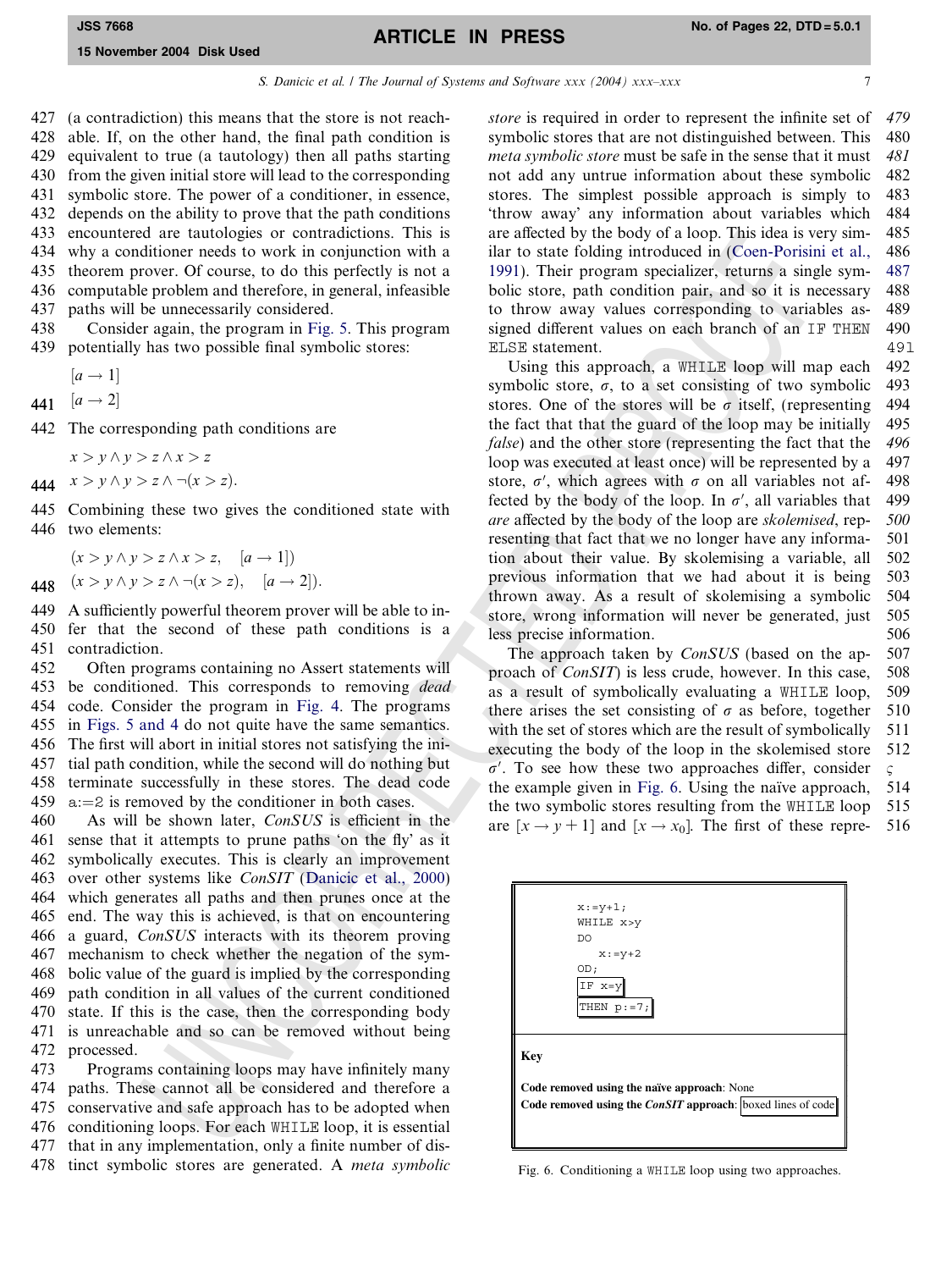8 S. Danicic et al. / The Journal of Systems and Software xxx (2004) xxx-xxx

517 sents not executing the loop at all and the second repre-518 sents the fact that the loop body has been executed at 519 least once. The variable x has been skolemised to  $x_0$ , 520 representing the fact that its value is no longer known. 521 Evaluating the guard  $x = v$  of the IF–THEN statement 522 in this skolemised store gives  $x_0 = y$ . Since  $x_0 = y$  is 523 not a contradiction, the conditioner using the naïve ap-524 proach would be forced to keep in the whole IF–THEN 525 statement, however powerful the theorem prover.

526 Using the less crude approach gives the two symbolic 527 stores  $[x \rightarrow y + 1]$  and  $[x \rightarrow y + 2]$ . The fact that in the 528 loop, x is assigned an expression that is unaffected by the 529 body of the loop has been taken into account. Since 530  $y + 1 = y$  and  $y + 2 = y$  are both contradictions, 531 the IF statement following the WHILE loop can be 532 removed.

#### 533 4.2. The ConSUS algorithm in detail

534 In this section, the algorithm used by *ConSUS* is ex-535 plained in detail. For each WSL syntactic category, the 536 result of applying ConSUS to it will be defined. It will be 537 assumed that the starting conditioned state in each case 538 is given by

$$
\Sigma = \bigcup_{i=1}^n \{ (b_i, \sigma_i) \}
$$

541 where the  $b_i$  are boolean expressions representing path 542 conditions and the  $\sigma_i$  are symbolic stores.

543 For each statement s, ConSUS returns two objects:

|     | 544 • <i>state</i> ( $\Sigma$ , <i>s</i> ). The resulting conditioned state when con- |
|-----|---------------------------------------------------------------------------------------|
| 545 | ditioning statement s in $\Sigma$ and                                                 |

546 • *statement*( $\Sigma$ , s). The resulting simplified statement 547 when conditioning statement s in  $\Sigma$ . If statement s 548 is to be removed by *ConSUS*, it returns SKIP. A final 549 post-processing phase will call FermaTs Dele-550 te\_All\_Skips transformation to remove all the 551 SKIPs that have introduced by performing this 552 operation.

```
553
```
540

Calls to the theorem prover,  $FermaT$  Simplify will 555 be represented by the expression  $prove(b)$ , where b is a 556 boolean expression. The expression,  $prove(b)$ , is defined 557 to return *true* if the theorem prover determines that  $b$  is 558 valid and *false* otherwise. If *prove*(b) returns *false*, this 559 represents the fact that either the theorem prover cannot 560 reduce the condition to true or it reduces it to the condi-561 tion to *false*. Given a conditioned state,  $\Sigma$ , and a boo-562 lean expression, b, we define  $\text{AllImpl}_V(\Sigma,b)$  to be true 563 if and only if, for all pairs  $(c,\sigma)$  in conditioned state  $\Sigma$ , 564 *prove*( $c \Rightarrow \sigma b$ ) evaluates to *true*. Where, given a symbolic 565 store  $\sigma$ , the expression,  $\sigma b$ , denotes the result of symbol-566 ically evaluating b in  $\sigma$ .

Suppose  $b$  is the guard of an IF statement. AllIm- 567  $p\, \textit{l} \, \textit{v}(\Sigma, b)$  implies that the THEN branch *must* be executed 568 in  $\Sigma$  and the ELSE branch can be removed. Similarly 569 AllImply( $\Sigma$ , NOT b) implies that THEN branch can be re- 570 moved. Suppose b is a guard of a WHILE loop, then  $Al-571$ *lImply*  $(\Sigma, b)$  implies that the body of the loop is executed 572 at least once and  $\text{AllImply}(\Sigma,\text{NOT} \; b)$  implies that the 573 loop body is not executed at all. 574

### 4.2.1. Conditioning ABORT 575

| radiction, the conditioner using the naive ap-<br>uld be forced to keep in the whole IF-THEN                                                                                                                                                                                                                                                                                                                                                                     |                                                                                                                                                       | at least once and $\text{Al}(\text{Im}(\mu) \mathcal{L}, \text{NOT})$ implies that the<br>loop body is not executed at all.                                                                                                                                                                                                                                                                                                 |                                                                                                                                                                    |                                 |  |
|------------------------------------------------------------------------------------------------------------------------------------------------------------------------------------------------------------------------------------------------------------------------------------------------------------------------------------------------------------------------------------------------------------------------------------------------------------------|-------------------------------------------------------------------------------------------------------------------------------------------------------|-----------------------------------------------------------------------------------------------------------------------------------------------------------------------------------------------------------------------------------------------------------------------------------------------------------------------------------------------------------------------------------------------------------------------------|--------------------------------------------------------------------------------------------------------------------------------------------------------------------|---------------------------------|--|
| however powerful the theorem prover.<br>he less crude approach gives the two symbolic<br>$\rightarrow$ y + 1] and [x $\rightarrow$ y + 2]. The fact that in the<br>issigned an expression that is unaffected by the<br>he loop has been taken into account. Since                                                                                                                                                                                                |                                                                                                                                                       | 4.2.1. Conditioning ABORT<br>In order to condition an ABORT statement, a special<br>conditioned state called the ABORT state is introduced<br>and written $\perp$ . It consists of the single pair ( <i>false, id</i> ).                                                                                                                                                                                                    |                                                                                                                                                                    |                                 |  |
| and $y + 2 = y$ are both contradictions,<br>atement following the WHILE loop can be                                                                                                                                                                                                                                                                                                                                                                              |                                                                                                                                                       | $state(\Sigma, ABORT) \triangleq \bot$                                                                                                                                                                                                                                                                                                                                                                                      |                                                                                                                                                                    |                                 |  |
|                                                                                                                                                                                                                                                                                                                                                                                                                                                                  |                                                                                                                                                       | statement( $\Sigma$ , ABORT) $\triangleq$ ABORT                                                                                                                                                                                                                                                                                                                                                                             |                                                                                                                                                                    | 580                             |  |
| onSUS algorithm in detail                                                                                                                                                                                                                                                                                                                                                                                                                                        |                                                                                                                                                       | For all statements s, define                                                                                                                                                                                                                                                                                                                                                                                                |                                                                                                                                                                    | 581                             |  |
|                                                                                                                                                                                                                                                                                                                                                                                                                                                                  |                                                                                                                                                       | $state(\perp, s) \triangleq \perp$                                                                                                                                                                                                                                                                                                                                                                                          |                                                                                                                                                                    |                                 |  |
| section, the algorithm used by <i>ConSUS</i> is ex-                                                                                                                                                                                                                                                                                                                                                                                                              | statement $(\perp, s) \triangleq$ SKIP                                                                                                                |                                                                                                                                                                                                                                                                                                                                                                                                                             |                                                                                                                                                                    | 583                             |  |
| detail. For each WSL syntactic category, the<br>pplying ConSUS to it will be defined. It will be<br>nat the starting conditioned state in each case                                                                                                                                                                                                                                                                                                              | This guarantees that all statements following an ABORT<br>will be removed. In the rest of the discussion it is as-<br>sumed that $\Sigma \neq \bot$ . |                                                                                                                                                                                                                                                                                                                                                                                                                             |                                                                                                                                                                    | 584<br>585<br>586               |  |
|                                                                                                                                                                                                                                                                                                                                                                                                                                                                  |                                                                                                                                                       | 4.2.2. Conditioning SKIP                                                                                                                                                                                                                                                                                                                                                                                                    |                                                                                                                                                                    | 587                             |  |
| $_{i},\sigma_{i})\}$                                                                                                                                                                                                                                                                                                                                                                                                                                             |                                                                                                                                                       |                                                                                                                                                                                                                                                                                                                                                                                                                             |                                                                                                                                                                    |                                 |  |
| $b_i$ are boolean expressions representing path                                                                                                                                                                                                                                                                                                                                                                                                                  | $state(\Sigma, \text{SKIP}) \triangleq \Sigma$                                                                                                        |                                                                                                                                                                                                                                                                                                                                                                                                                             |                                                                                                                                                                    |                                 |  |
| and the $\sigma_i$ are symbolic stores.                                                                                                                                                                                                                                                                                                                                                                                                                          | statement( $\Sigma$ , SKIP) $\triangleq$ SKIP                                                                                                         |                                                                                                                                                                                                                                                                                                                                                                                                                             |                                                                                                                                                                    | 590                             |  |
| h statement s, ConSUS returns two objects:                                                                                                                                                                                                                                                                                                                                                                                                                       | Conditioning a SKIP has no effect.                                                                                                                    |                                                                                                                                                                                                                                                                                                                                                                                                                             |                                                                                                                                                                    | 591                             |  |
| s). The resulting conditioned state when con-<br>g statement s in $\Sigma$ and<br>$int(\Sigma, s)$ . The resulting simplified statement<br>onditioning statement $s$ in $\Sigma$ . If statement $s$<br>removed by <i>ConSUS</i> , it returns SKIP. A final<br>becomes phase will call $FermaT$ s Dele-<br>Skips transformation to remove all the                                                                                                                 |                                                                                                                                                       | 4.2.3. Conditioning assert statements<br>cases to consider:                                                                                                                                                                                                                                                                                                                                                                 | In WSL, an assert statement is written ${b}$ where b is<br>a boolean expression. It is semantically equivalent to<br>IF b THEN SKIP ELSE ABORT FI. There are three | 592<br>593<br>594<br>595<br>596 |  |
| that have introduced by performing this                                                                                                                                                                                                                                                                                                                                                                                                                          | Case                                                                                                                                                  | Condition                                                                                                                                                                                                                                                                                                                                                                                                                   | Meaning                                                                                                                                                            |                                 |  |
| m.                                                                                                                                                                                                                                                                                                                                                                                                                                                               | 1                                                                                                                                                     | $\text{AllImply}(\Sigma, b)$                                                                                                                                                                                                                                                                                                                                                                                                | The assert condition                                                                                                                                               |                                 |  |
| the theorem prover, FermaT Simplify will                                                                                                                                                                                                                                                                                                                                                                                                                         |                                                                                                                                                       |                                                                                                                                                                                                                                                                                                                                                                                                                             | will always be true                                                                                                                                                |                                 |  |
| nted by the expression $prove(b)$ , where b is a<br>appression. The expression, $prove(b)$ , is defined                                                                                                                                                                                                                                                                                                                                                          | $\overline{2}$                                                                                                                                        | $AllImply(\Sigma, \text{NOT } b)$                                                                                                                                                                                                                                                                                                                                                                                           | The assert condition will<br>always be <i>false</i>                                                                                                                |                                 |  |
| <i>rue</i> if the theorem prover determines that <i>b</i> is<br>false otherwise. If prove(b) returns false, this                                                                                                                                                                                                                                                                                                                                                 | 3                                                                                                                                                     | None of the above                                                                                                                                                                                                                                                                                                                                                                                                           | Nothing can be inferred                                                                                                                                            |                                 |  |
| the fact that <i>either</i> the theorem prover cannot<br>condition to <i>true or</i> it reduces it to the condi-<br>se. Given a conditioned state, $\Sigma$ , and a boo-<br>ssion, b, we define AllImply( $\Sigma$ , b) to be true<br>y if, for all pairs $(c, \sigma)$ in conditioned state $\Sigma$ ,<br>$\sigma b$ ) evaluates to <i>true</i> . Where, given a symbolic<br>e expression, $\sigma b$ , denotes the result of symbol-<br>uating b in $\sigma$ . |                                                                                                                                                       | From the semantics of the Assert statement it is clear<br>that in case 1, the Assert is equivalent to SKIP so the<br>rules for SKIP above apply. In case 2, the Assert is<br>equivalent to ABORT so the rules for ABORT above ap-<br>ply. If neither the guard of the Assert is not always true<br>or not always <i>false</i> in the current state, then the Assert<br>cannot be removed. The resulting state will have the |                                                                                                                                                                    |                                 |  |

| 4.2.2. Conditioning SKIP                       | 587. |
|------------------------------------------------|------|
| $state(\Sigma, \text{SKIP}) \triangleq \Sigma$ | 588  |
|                                                |      |

| Case | Condition                                | Meaning                    |
|------|------------------------------------------|----------------------------|
|      | $\text{AllImply}(\Sigma, b)$             | The assert condition       |
|      |                                          | will always be <i>true</i> |
|      | $\text{AllImply}(\Sigma, \text{NOT } b)$ | The assert condition will  |
|      |                                          | always be <i>false</i>     |
|      | None of the above                        | Nothing can be inferred    |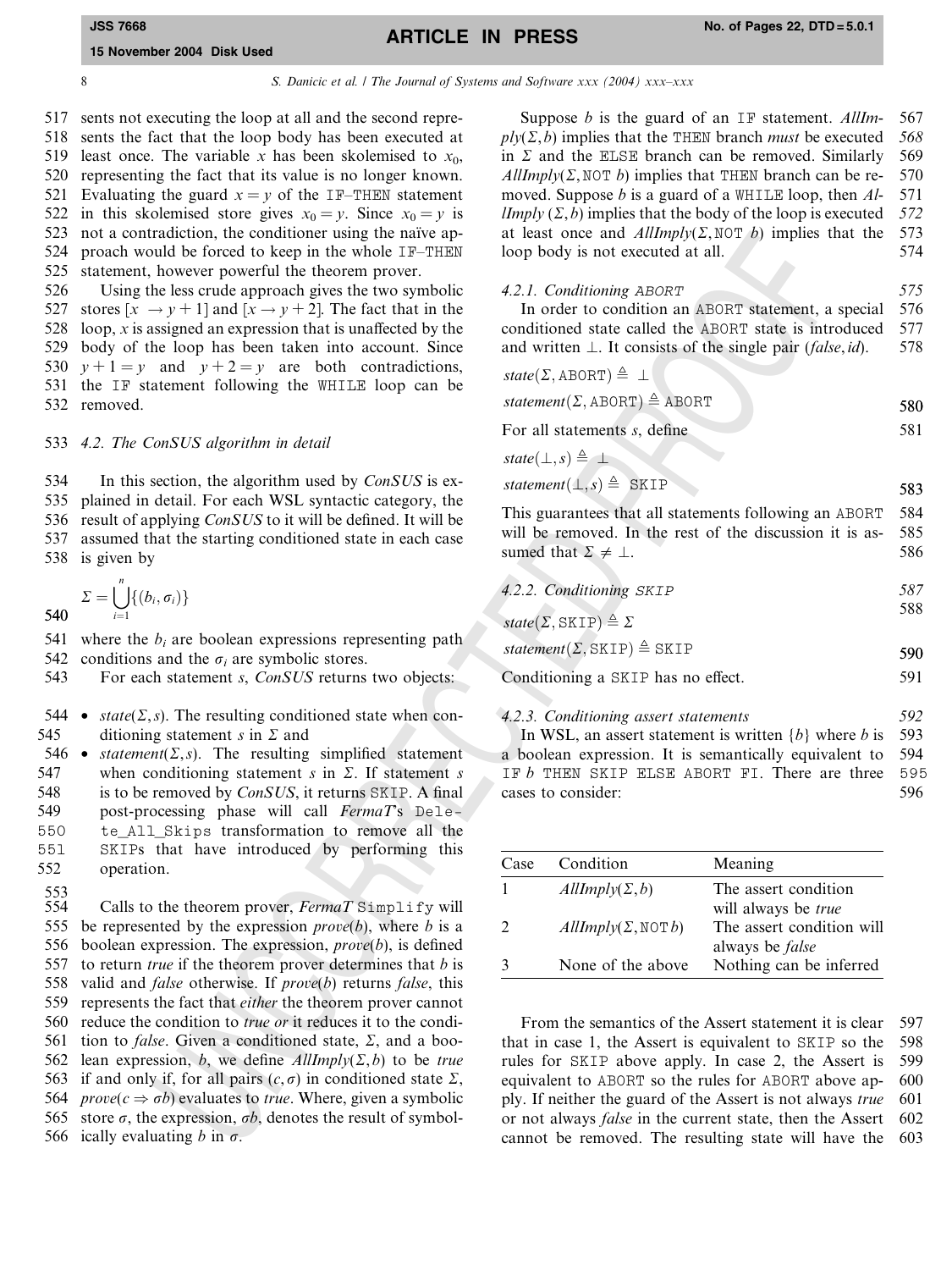604 same set of symbolic stores. The path conditions of the 605 resulting state will be different however. For each pair, 606 ( $b_i$ ,  $\sigma_i$ ) the resulting state will have a corresponding pair 607 (b<sub>i</sub>AND $\sigma_i b, \sigma_i$ ) where  $b_i$ AND $\sigma_i b$  is the boolean expression 608 created by 'ANDing' the boolean expression  $b_i$  with the 609 result of symbolically evaluating the boolean expres-610 sion  $6 b$  in symbolic store  $\sigma_i$ .

611 This represents the fact that a program will continue 612 executing after an Assert statement in stores where b 613 evaluates to true. Formally, in this case

state $(\Sigma, \{b\}) \triangleq {\binom{n}{}}$  $i=1$  $\{(b_i \text{ AND } \sigma_i b, \sigma_i)\}.$ 

15 November 2004 Disk Used

615

617 statement $(\Sigma, \{b\}) \triangleq \{b\}.$ 

#### 618 4.2.4. Conditioning assignment statements

619 When conditioning assignment statements, ConSUS 620 symbolically evaluates the expression on the right-hand 621 side of the assignment and updates the symbolic stores 622 accordingly. The path conditions do not change. In or-623 der to symbolically evaluate an expression  $e$  in a sym-624 bolic store,  $\sigma$ , ConSUS replaces every variable in the 625 expression by its value in  $\sigma$ . Given a symbolic store,  $\sigma$ , 626 we use standard notation  $\sigma[x \rightarrow e]$  to represent a store 627 that 'agrees' with  $\sigma$  except that variable x is now mapped 628 to e. Using this, the conditioning of assignment state-629 ments can be defined as follows:

$$
state(\Sigma, x := e) \triangleq \bigcup_{i=1}^{n} \{ (b, \sigma_i[x \to \sigma_i e])
$$
  
631 statement( $\Sigma, x := e$ )  $\triangleq x := e$ .

#### 632 4.2.5. Conditioning statements sequences

633 In the case of standard semantics (Stoy, 1985), the 634 meaning of a sequence of statements is the composition 635 of the meaning functions of the individual statements. 636 The same is true when conditioning:

 $state(\Sigma,s_1;s_2) \triangleq state(state(\Sigma,s_1),s_2)$ 

statement $(\Sigma, s_1; s_2) \triangleq statement(\Sigma, s_1);$ 

638 statement(state $(\Sigma,s_1),s_2)$ 

639 This reflects the fact that conditioned states are 'passed 640 through' the program in the same order that the pro-641 gram would have been executed. Once again, if as a re-642 sult of conditioning, both parts of the sequence reduce 643 to SKIP then they will both be removed by the post-644 processing phase.

| 4.2.6. Conditioning guarded commands |  |  | 645 |
|--------------------------------------|--|--|-----|
| $T = T T T T T$                      |  |  |     |

In WSL, a generalised form of conditional known as 646 guarded command is used. A guarded command has 647 concrete syntax of the form 648

IF  $B_1$  THEN  $S_1$  ELSEIF  $\cdots$  ELSEIF  $B_n$  THEN  $S_n$  FI. 650

symbols are contained to the same of the small in the small in the small in the small in the small in the small in the small in the small in the small in the small in the small in the small in the small in the small in th Unlike the semantics of Dijkstra's guarded commands 651 ([Dijkstra, 1972](#page-20-0)), these are deterministic in the sense that 652 the guards are evaluated from left to right and when a 653 true one is found the corresponding body is executed. 654 If none of the guards evaluates to true then the program 655 aborts. Although WSL has conventional IF THEN ELSE 656 FI statement, these are implemented as a guarded com- 657 mand whose last guard is identically TRUE. An IF THEN 658 statement is also implemented as a guarded command 659 whose last guard is identically TRUE and whose corre- 660 sponding body is SKIP. For the purposes of describing 661 conditioning guarded commands, it is convenient to rep- 662 resent a guarded command as 663

$$
B_1 \to S_1 \mid \ldots \mid B_n \to S_n. \tag{665}
$$

Using WSL terminology, each  $B_i \rightarrow S_i$  is known as a 666 guarded. Conditioning a guarded command is defined 667 in terms of conditioning a guarded,  $B \rightarrow S$  so that is de- 668 fined first. 669

When conditioning a guarded, like in the case of the 670 Assert statement, there are three possibilities: 671

| Condition                               | Meaning                   |
|-----------------------------------------|---------------------------|
| $AllImply(\Sigma, B)$                   | The guard $B$ will always |
|                                         | be <i>true</i>            |
| $\text{Allmply}(\Sigma, \text{NOT } B)$ | The guard $B$ will always |
|                                         | be <i>false</i>           |
| None of the above                       | Nothing can be inferred   |
|                                         |                           |

| In cases 1 and 3 | 672 |
|------------------|-----|
|                  |     |

state(
$$
\Sigma, B \to S
$$
)  $\triangleq$  state( $\Sigma', S$ )  
statement( $\Sigma, B \to S$ )  $\triangleq B \to$  statement( $\Sigma', S$ )  
where  
675

$$
\Sigma' = \bigcup_{i=1}^{n} \{ (b_i \text{ AND } \sigma_i B, \sigma_i) \}.
$$

In case 2, the guarded can be removed and the resulting 678 state will simply be  $\Sigma$ : 679

$$
state(\Sigma, B \to S) \triangleq \Sigma
$$
  

$$
statement(\Sigma, B \to S) \triangleq \text{SKIP}
$$
681

Having defined how ConSUS conditions a single 682 guarded, we now return to define how ConSUS condi- 683 tions a complete guarded command. As already ex- 684 plained, a guarded command is a sequence of guardeds: 685

<sup>&</sup>lt;sup>6</sup> For example, if  $\sigma_i$  maps y to  $z + 1$  and x to 17 and if b is the boolean expression:  $y > x + 1$  and if  $b_i$  is the boolean expression:  $a + z = 5$  then  $(b_i \text{AND} \sigma_i b)$  is the boolean expression:  $a + z =$  $5ANDz + 1 > 17 + 1.$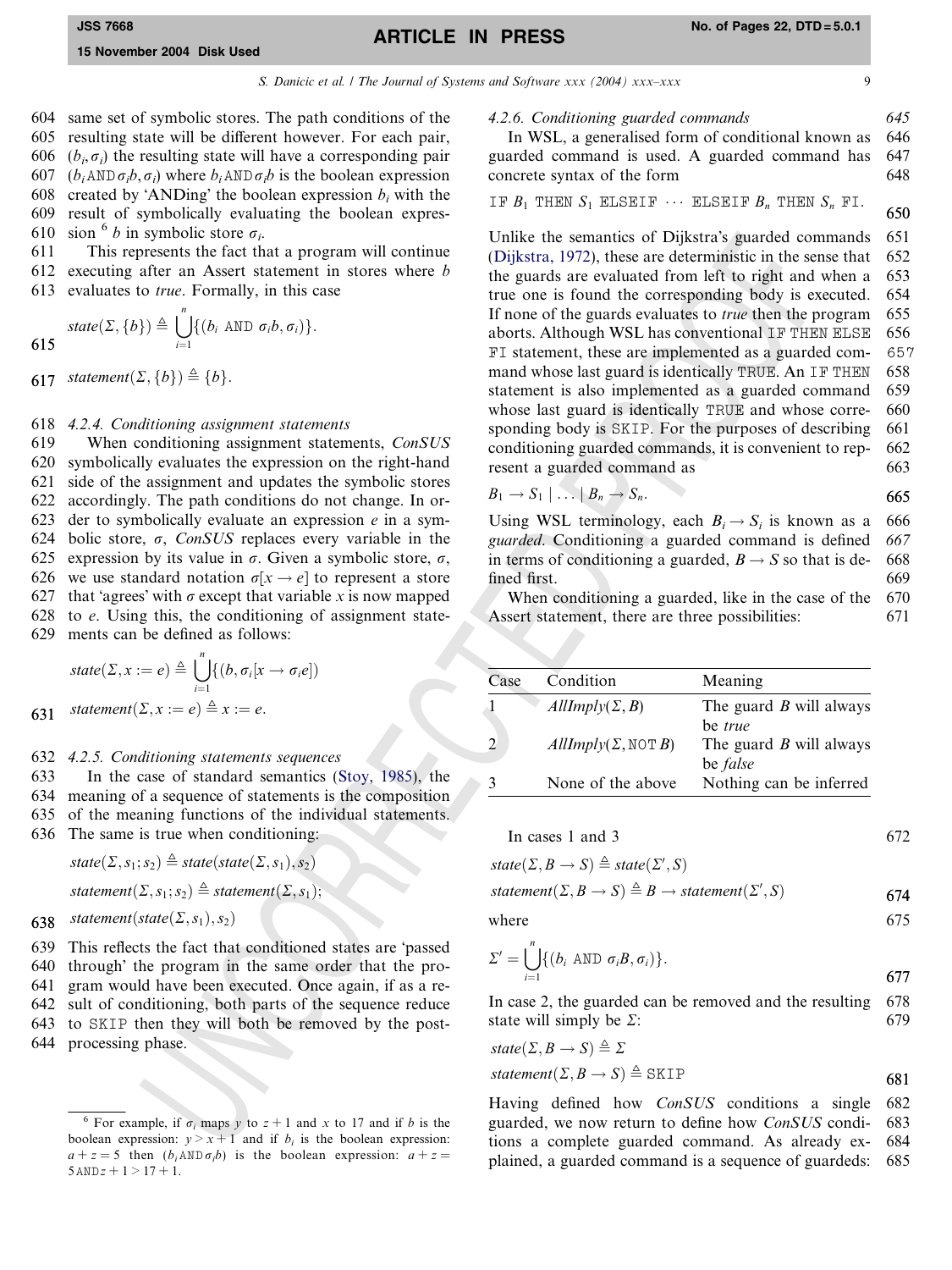687  $B_1 \rightarrow S_1 \mid \ldots \mid B_n \rightarrow S_n$ .

688 When conditioning a guarded command in  $\Sigma$ , the guard-689 eds are conditioned, as described above, from left to 690 right. The jth guarded is conditioned in conditioned 691 state  $\Sigma_i$  where

$$
693\quad \Sigma_1=\Sigma
$$

694 and

696

 $\Sigma_{j+1} = \begin{pmatrix} \end{pmatrix}$  $(b_i,\sigma_i) \in \Sigma_j$  $\{(b_i \text{ AND } \sigma_iB_j, \sigma_i)\}.$ 

15 November 2004 Disk Used

697 For each guarded,  $B_i \rightarrow S_j$ , ConSUS decides

- 698 (a) Whether to keep or remove it.
- 699 (b) Whether to continue processing the next guarded in 700 this guarded command or to move on to the next 701 statement after the guarded command.
- 702 Conditioning proceeds as follows:
- *4. 6. Continuouslage SHILE B 3D*<br>
(*U*<sub>A</sub> *U*<sub>A</sub> *R i R B* in conditional and 2 is defined, some preliminary<br>
another as the particle in the analytical in the space of the intermediation of the continuous process 704 • If  $\text{AllImply}(\Sigma_j, B_j)$  this implies that the *j*th guard will 705 be chosen in all paths where the previous guards have 706 not been chosen. The resulting statement will be 707 statement( $\Sigma_i, B_i \rightarrow S_i$ ). Conditioning of the guarded 708 command can stop at this point since none of the 709 guardeds to the right of this one will ever be executed 710 in  $\Sigma$ .
- 711 If  $\text{Al} \text{Im} \rho \text{Tr}(\Sigma_i, \text{NOT} \text{B}_i)$  this implies that the *j*th guard 712 will never be chosen. This guarded can, therefore, 713 be removed without conditioning it, and processing 714 can continue with the conditioning of the next 715 guarded,  $B_{i+1} \to S_{i+1}$  in conditioned state  $\Sigma_{i+1} = \Sigma_i$ .

716 • If neither  $\text{Allmply}(\Sigma_i, B_i)$  nor  $\text{Allmply}(\Sigma_i,\text{NOT }B_i)$ 717 then it cannot said for certain whether  $B_i$  will be cho-718 sen or not. This is represented by keeping the 719 guarded, *statement*( $\Sigma_j$ ,  $B \rightarrow S_j$ ), and again moving<br>720 on to process the next guarded in conditioned state on to process the next guarded in conditioned state  $\varsigma$   $\Sigma_{i+1}$ .

722 Processing continues in this way from left to right un-724 til there are no more guardeds to consider. The resulting 725 final conditioned state of the guarded command is the 726 union of all the conditioned states of the guardeds that 727 were processed. The resulting final statement of the 728 guarded command is either:

- 729 (1) A guarded command consisting of the guardeds 730 that were kept in by the above process, in the same 731 order (This rule only applies if more than one 732 guarded was kept in by the above process.) or
- 733 (2) The body of the only guarded that was kept in. 734 (This rule only applies if exactly one guarded was 735 kept in by the above process.) or
- 736 (3) ABORT (This rule only applies if no guardeds were 737 kept in by the above process.)

Since, as described above, not all guardeds need neces- 738 sarily be processed, this algorithm is, in effect, pruning 739 infeasible paths 'on the fly'. This is a much more efficient 740 approach than that of ConSIT, where all paths were 741 fully expanded before any simplification took place.  $\frac{742}{2}$ 

4.2.7. Conditioning loops 743

Before the result of conditioning WHILE  $B$  DO  $S$  OD, 744 in conditioned state  $\Sigma$  is defined, some preliminary def- 745 initions are required. 746

**Definition 1.**  $\Sigma^{true}$  is the initial state  $\Sigma$  with the added 747 constraint that the guard,  $B$ , is initially true in all pairs 748 of  $\Sigma$ . 749

$$
\Sigma^{true} = \bigcup_{(b,\sigma)\in\Sigma} \{ (b \text{ AND } (\sigma B), \sigma) \}.
$$

Similarly,  $\frac{752}{25}$ 

**Definition 2.**  $\Sigma^{false}$  is the initial state  $\Sigma$  with the added 753 constraint that the guard,  $B$ , is initially false in all pairs  $754$ of  $\Sigma$ . 755

$$
\Sigma^{false} = \bigcup_{(b,\sigma)\in\Sigma} \{ (b \text{ AND } (\sigma \text{ NOT } B), \sigma) \}.
$$

Definition 3. (The Skolemised Conditioned State, 758  $\Sigma'$ ) The skolemised conditioned state

$$
\Sigma' = \bigcup_{(b,\sigma) \in \Sigma^{true}} \{ (b,\sigma') \}.
$$

where the symbolic stores,  $\sigma_i'$ , are the skolemised ver- 762 sions of the  $\sigma_i$  with respect to S, as described in Section 763 4.1. 764

**Definition 4.**  $(\Sigma^{\geq 1})$   $\Sigma^{\geq 1}$  is the conditioned state after 765 exactly one execution of loop in state  $\Sigma$  766

 $\Sigma^{\geq 1} = state(\Sigma', S).$  $(5).$  768

where the symbolic stores,  $\sigma_i'$ , are the skolemised ver- 769 sions of the  $\sigma_i$  with respect to S.  $770$ 

**Definition 5.** ( $\Sigma^{final}$ )  $\Sigma^{final}$  is the final conditioned state 771 after at least one execution of the loop in state  $\Sigma$  assum- 772 ing that the loop terminates 773

$$
\Sigma^{final} = \bigcup_{(b,\sigma)\in\Sigma^{\geq 1}} \{ (b \text{ AND } \sigma \text{ (NOT } B), \sigma) \}.
$$

When conditioning a loop of the form WHILE  $\overline{B}$  DO S 776 OD, in conditioned state  $\Sigma$ , ConSUS checks all the seven 777 conditions in the table in [Fig. 7.](#page-10-0) 778

Each case in [Fig. 7](#page-10-0) has the following implications. 779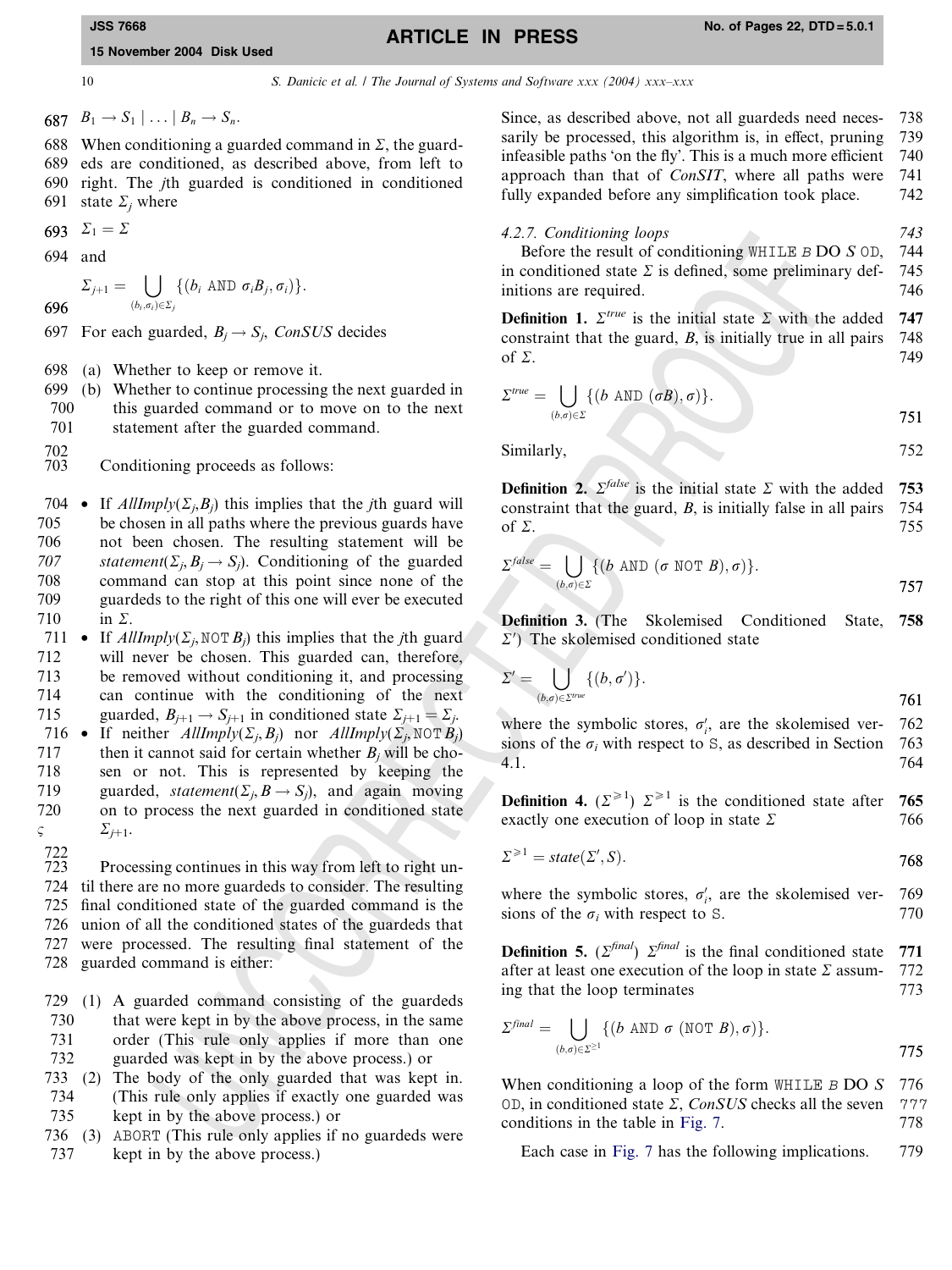S. Danicic et al. / The Journal of Systems and Software xxx (2004) xxx–xxx 11

<span id="page-10-0"></span>

| Case 1 | Loop not executed                       |
|--------|-----------------------------------------|
| Case 2 | Nothing known                           |
| Case 3 | If loop executed once, then it does not |
|        | terminate                               |
| Case 4 | If loop executed once, then it executes |
|        | exactly once                            |
| Case 5 | Loop executes at least once             |
| Case 6 | Loop non-terminates                     |
| Case 7 | Loop executes exactly once              |
|        |                                         |

780 Blank entries in the table mean we do not care about

781 these values. The other combinations not considered are 782 all impossible. For each of these cases

784  $state(\Sigma, \text{WHILE } B \text{ DO } S \text{ OD})$ 

785 and

787 statement $(\Sigma, \text{ WHICH } B \text{ DO } S \text{ OD})$ 

788 will have different values (Figs. 8 and 9). Each is now 789 considered in turn.

Case 1: the loop is not executed. There is no change to the final conditioned state and loop can be removed.

Case 2: nothing is known about the loop. The final conditioned state is the union of the final conditioned states corresponding to not executing the loop at all and to terminating after at least one execution. It is not necessary to consider non-termination as no states after non-termination are reachable. The resulting statement is the while loop with its body conditioned in  $\Sigma'$  where  $\Sigma'$  is the skolemised state.

Case 3: if the loop is executed at least once then it non-terminates. The final conditioned state corresponds to not executing the loop, since this is the only way termination can occur. The loop can be replaced with an assertion of the negation of the guard.

Case 4: if the loop is executed once then it executes at most once. This is equivalent to conditioning the corresponding conditional statement in state  $\Sigma$ .

|                                   | <b>Final State</b>                                       |
|-----------------------------------|----------------------------------------------------------|
| Case 1 (Loop not executed)        | $\sum$                                                   |
| Case 2 (Nothing known)            | $\sum false + \sum final$                                |
| Case 3 (If once, non-termination) | yfalse                                                   |
| Case 4 (If once, exactly once)    | $state(\Sigma, \text{IF } B \text{ THEN } S \text{ FI})$ |
| Case 5 (At least once)            | yfinal                                                   |
| Case 6 (Non-termination)          |                                                          |
| Case 7 (Exactly once)             | state $(\Sigma, S)$                                      |

Fig. 8. WHILE loop final states in each case.

|                                   | <b>Final Statement</b>                     |
|-----------------------------------|--------------------------------------------|
| Case 1 (Loop not executed)        | SKTP                                       |
| Case 2 (Nothing known)            | WHILE $B$ DO statement( $\Sigma'$ S)<br>OD |
| Case 3 (If once, non-termination) | $\{NOTB\}$                                 |
| Case 4 (If once, exactly once)    | statement( $\Sigma$ , IF B THEN S FI)      |
| Case 5 (At least once)            | WHILE $B$ DO statement $(\Sigma', S)$ OD   |
| Case 6 (Non-termination)          | ABORT                                      |
| Case 7 (Exactly once)             | statement( $\Sigma, S$ )                   |
|                                   |                                            |

Fig. 9. WHILE loop resulting statements in each case.

Case 5: the loop is executed at least once. The final conditioned state is the  $\Sigma^{final}$ , corresponding to the loop terminating after at least one execution. It is not necessary to consider non-termination as no states after non-termination are reachable. The resulting statement is the while loop with its body conditioned in skolemised state,  $\Sigma^{\prime}.$ 

Case 6: the loop does not terminate. The final state is  $\perp$ and the loop can be replaced with ABORT.

Case 7: The loop executes exactly once. This is equivalent to conditioning S in  $\Sigma$ . Since AllImply( $\Sigma$ , B) and AllImply( $\Sigma^{\geq 1}$ , NOT B) we do not need to add the constraints that the loop guard is initially *true* and finally false.

822

|                                 | <b>CARCITY OFFICE</b> | Loop executes at least once                                                                                                                                                                                                                                                                                                                                                                                                                                                                                                                                                                                                                                                                                                                                                                                                         |                  | Case 5 (At least once)                                                                                                                                                                                                                                                                                                                                                                                                                                                                                                                                                                                                                                                                                                                                                               |                                  |  | $\Sigma^{\text{final}}$                  |
|---------------------------------|-----------------------|-------------------------------------------------------------------------------------------------------------------------------------------------------------------------------------------------------------------------------------------------------------------------------------------------------------------------------------------------------------------------------------------------------------------------------------------------------------------------------------------------------------------------------------------------------------------------------------------------------------------------------------------------------------------------------------------------------------------------------------------------------------------------------------------------------------------------------------|------------------|--------------------------------------------------------------------------------------------------------------------------------------------------------------------------------------------------------------------------------------------------------------------------------------------------------------------------------------------------------------------------------------------------------------------------------------------------------------------------------------------------------------------------------------------------------------------------------------------------------------------------------------------------------------------------------------------------------------------------------------------------------------------------------------|----------------------------------|--|------------------------------------------|
|                                 |                       | Loop non-terminates                                                                                                                                                                                                                                                                                                                                                                                                                                                                                                                                                                                                                                                                                                                                                                                                                 |                  |                                                                                                                                                                                                                                                                                                                                                                                                                                                                                                                                                                                                                                                                                                                                                                                      | Case 6 (Non-termination)         |  |                                          |
|                                 |                       | Loop executes exactly once                                                                                                                                                                                                                                                                                                                                                                                                                                                                                                                                                                                                                                                                                                                                                                                                          |                  | Case 7 (Exactly once)                                                                                                                                                                                                                                                                                                                                                                                                                                                                                                                                                                                                                                                                                                                                                                |                                  |  | $\bot$<br>state $(\Sigma, S)$            |
|                                 |                       |                                                                                                                                                                                                                                                                                                                                                                                                                                                                                                                                                                                                                                                                                                                                                                                                                                     |                  |                                                                                                                                                                                                                                                                                                                                                                                                                                                                                                                                                                                                                                                                                                                                                                                      |                                  |  |                                          |
|                                 |                       |                                                                                                                                                                                                                                                                                                                                                                                                                                                                                                                                                                                                                                                                                                                                                                                                                                     |                  | Fig. 8. WHILE loop final states in each case.                                                                                                                                                                                                                                                                                                                                                                                                                                                                                                                                                                                                                                                                                                                                        |                                  |  |                                          |
|                                 |                       | ntries in the table mean we do not care about<br>es. The other combinations not considered are                                                                                                                                                                                                                                                                                                                                                                                                                                                                                                                                                                                                                                                                                                                                      |                  |                                                                                                                                                                                                                                                                                                                                                                                                                                                                                                                                                                                                                                                                                                                                                                                      |                                  |  |                                          |
|                                 |                       | ible. For each of these cases                                                                                                                                                                                                                                                                                                                                                                                                                                                                                                                                                                                                                                                                                                                                                                                                       |                  |                                                                                                                                                                                                                                                                                                                                                                                                                                                                                                                                                                                                                                                                                                                                                                                      |                                  |  | <b>Final Statement</b>                   |
| IILE $B$ DO $S$ OD)             |                       |                                                                                                                                                                                                                                                                                                                                                                                                                                                                                                                                                                                                                                                                                                                                                                                                                                     |                  | Case 1 (Loop not executed)                                                                                                                                                                                                                                                                                                                                                                                                                                                                                                                                                                                                                                                                                                                                                           |                                  |  | SKIP                                     |
|                                 |                       |                                                                                                                                                                                                                                                                                                                                                                                                                                                                                                                                                                                                                                                                                                                                                                                                                                     |                  | Case 2 (Nothing known)                                                                                                                                                                                                                                                                                                                                                                                                                                                                                                                                                                                                                                                                                                                                                               |                                  |  | WHILE $B$ DO statement( $\Sigma'$ S)     |
|                                 |                       |                                                                                                                                                                                                                                                                                                                                                                                                                                                                                                                                                                                                                                                                                                                                                                                                                                     |                  | Case 3 (If once, non-termination)                                                                                                                                                                                                                                                                                                                                                                                                                                                                                                                                                                                                                                                                                                                                                    |                                  |  | $\{NOTB\}$                               |
| $\Sigma$ , WHILE $B$ DO $S$ OD) |                       |                                                                                                                                                                                                                                                                                                                                                                                                                                                                                                                                                                                                                                                                                                                                                                                                                                     |                  | Case 4 (If once, exactly once)                                                                                                                                                                                                                                                                                                                                                                                                                                                                                                                                                                                                                                                                                                                                                       |                                  |  | statement( $\Sigma$ , IF $B$ THEN $S$ FI |
|                                 |                       | different values (Figs. 8 and 9). Each is now                                                                                                                                                                                                                                                                                                                                                                                                                                                                                                                                                                                                                                                                                                                                                                                       |                  | Case 5 (At least once)                                                                                                                                                                                                                                                                                                                                                                                                                                                                                                                                                                                                                                                                                                                                                               |                                  |  | WHILE $B$ DO statement $(\Sigma', S)$    |
| in turn.                        |                       |                                                                                                                                                                                                                                                                                                                                                                                                                                                                                                                                                                                                                                                                                                                                                                                                                                     |                  | Case 6 (Non-termination)                                                                                                                                                                                                                                                                                                                                                                                                                                                                                                                                                                                                                                                                                                                                                             |                                  |  | ABORT                                    |
|                                 |                       |                                                                                                                                                                                                                                                                                                                                                                                                                                                                                                                                                                                                                                                                                                                                                                                                                                     |                  | Case 7 (Exactly once)                                                                                                                                                                                                                                                                                                                                                                                                                                                                                                                                                                                                                                                                                                                                                                |                                  |  | statement( $\Sigma, S$ )                 |
| ised state.<br>on of the guard. |                       | e loop is not executed. There is no change to<br>onditioned state and loop can be removed.<br>thing is known about the loop. The final condi-<br>te is the union of the final conditioned states<br>ling to not executing the loop at all and to ter-<br>fter at least one execution. It is not necessary<br>r non-termination as no states after non-ter-<br>are reachable. The resulting statement is the<br>with its body conditioned in $\Sigma'$ where $\Sigma'$ is<br>he loop is executed at least once then it non-ter-<br>he final conditioned state corresponds to not<br>the loop, since this is the only way termination<br>The loop can be replaced with an assertion of<br>the loop is executed once then it executes at<br>This is equivalent to conditioning the corre-<br>conditional statement in state $\Sigma$ . |                  | Fig. 9. WHILE loop resulting statements in each case.<br>Case 5: the loop is executed at least once. The final<br>ditioned state is the $\Sigma^{final}$ , corresponding to the lo<br>minating after at least one execution. It is not need<br>to consider non-termination as no states after no<br>mination are reachable. The resulting statement<br>while loop with its body conditioned in skolemised<br>$\Sigma'.$<br>Case 6: the loop does not terminate. The final sta<br>and the loop can be replaced with ABORT.<br>Case 7: The loop executes exactly once. This is e<br>lent to conditioning S in $\Sigma$ . Since AllImply( $\Sigma$ , i<br>AllImply( $\Sigma^{\geq 1}$ , NOT B) we do not need to add th<br>straints that the loop guard is initially true and<br>false. |                                  |  |                                          |
|                                 |                       | AllImply( $\Sigma$ , NOT B) AllImply( $\Sigma$ , B)                                                                                                                                                                                                                                                                                                                                                                                                                                                                                                                                                                                                                                                                                                                                                                                 |                  | AllImply( $\Sigma^{\geq 1}$ , NOT B)                                                                                                                                                                                                                                                                                                                                                                                                                                                                                                                                                                                                                                                                                                                                                 | AllImply( $\Sigma^{\geq 1}, B$ ) |  |                                          |
|                                 |                       |                                                                                                                                                                                                                                                                                                                                                                                                                                                                                                                                                                                                                                                                                                                                                                                                                                     |                  |                                                                                                                                                                                                                                                                                                                                                                                                                                                                                                                                                                                                                                                                                                                                                                                      |                                  |  |                                          |
|                                 | Case 1                | $\cal T$                                                                                                                                                                                                                                                                                                                                                                                                                                                                                                                                                                                                                                                                                                                                                                                                                            |                  |                                                                                                                                                                                                                                                                                                                                                                                                                                                                                                                                                                                                                                                                                                                                                                                      |                                  |  |                                          |
|                                 | Case 2                | $\cal F$                                                                                                                                                                                                                                                                                                                                                                                                                                                                                                                                                                                                                                                                                                                                                                                                                            | $\cal F$         | $\cal F$                                                                                                                                                                                                                                                                                                                                                                                                                                                                                                                                                                                                                                                                                                                                                                             | $\cal F$                         |  |                                          |
|                                 | Case 3                | $\boldsymbol{F}$                                                                                                                                                                                                                                                                                                                                                                                                                                                                                                                                                                                                                                                                                                                                                                                                                    | $\boldsymbol{F}$ | $\boldsymbol{F}$                                                                                                                                                                                                                                                                                                                                                                                                                                                                                                                                                                                                                                                                                                                                                                     | $\cal T$                         |  |                                          |
|                                 | Case 4                | F                                                                                                                                                                                                                                                                                                                                                                                                                                                                                                                                                                                                                                                                                                                                                                                                                                   | $\boldsymbol{F}$ | $\cal T$                                                                                                                                                                                                                                                                                                                                                                                                                                                                                                                                                                                                                                                                                                                                                                             | $\cal F$                         |  |                                          |
|                                 | Case 5                | $\cal F$                                                                                                                                                                                                                                                                                                                                                                                                                                                                                                                                                                                                                                                                                                                                                                                                                            | $\cal T$         | $\cal F$                                                                                                                                                                                                                                                                                                                                                                                                                                                                                                                                                                                                                                                                                                                                                                             | $\cal F$                         |  |                                          |
|                                 | Case 6                | $_{F}$                                                                                                                                                                                                                                                                                                                                                                                                                                                                                                                                                                                                                                                                                                                                                                                                                              | $\cal T$         | $_{F}$                                                                                                                                                                                                                                                                                                                                                                                                                                                                                                                                                                                                                                                                                                                                                                               | $\cal T$                         |  |                                          |
|                                 | Case 7                | $\cal F$                                                                                                                                                                                                                                                                                                                                                                                                                                                                                                                                                                                                                                                                                                                                                                                                                            | $\cal T$         | $\cal T$                                                                                                                                                                                                                                                                                                                                                                                                                                                                                                                                                                                                                                                                                                                                                                             | $\cal F$                         |  |                                          |
|                                 |                       |                                                                                                                                                                                                                                                                                                                                                                                                                                                                                                                                                                                                                                                                                                                                                                                                                                     |                  |                                                                                                                                                                                                                                                                                                                                                                                                                                                                                                                                                                                                                                                                                                                                                                                      |                                  |  |                                          |

Fig. 7. WHILE loop possibilities.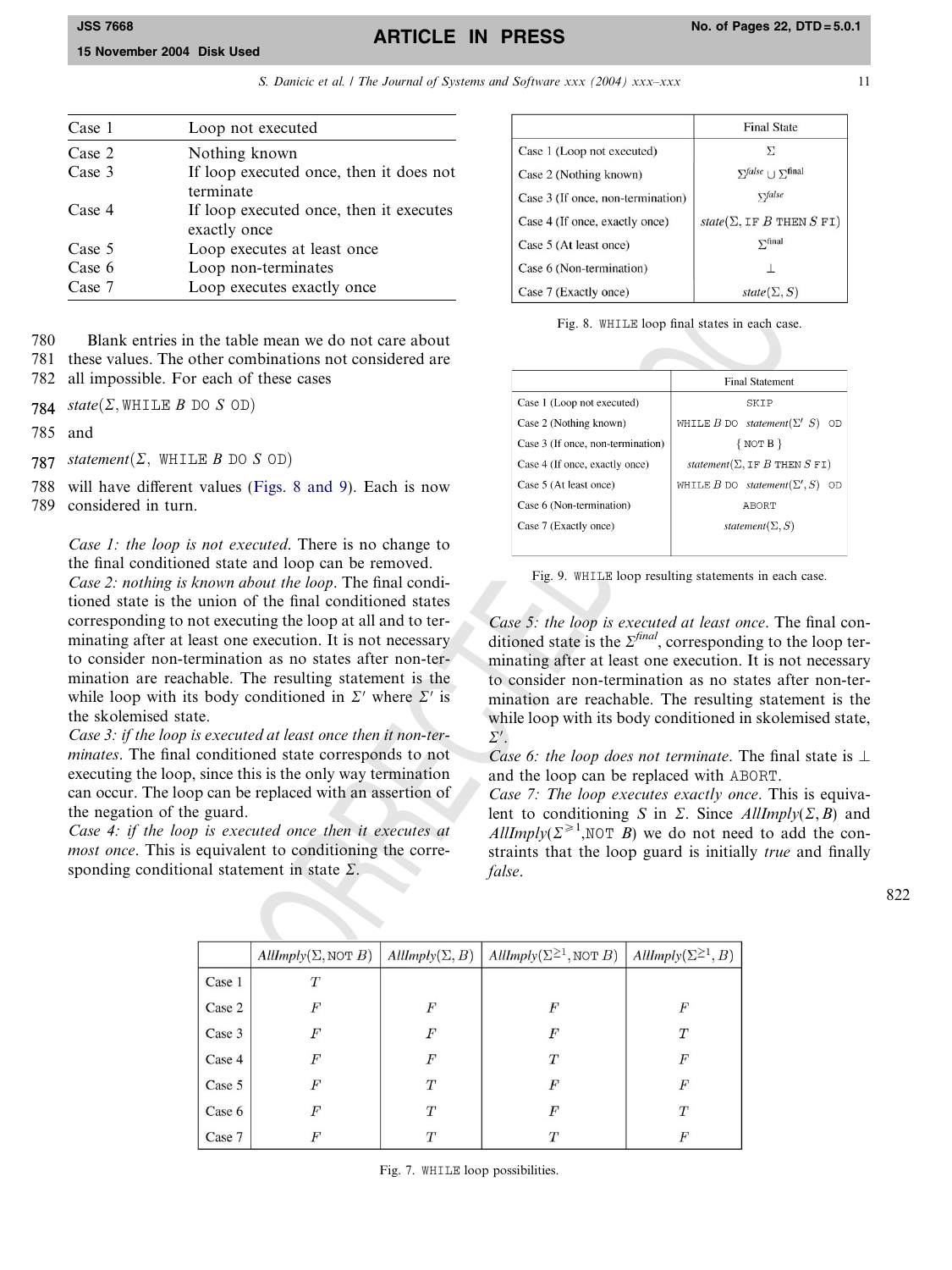12 S. Danicic et al. / The Journal of Systems and Software xxx (2004) xxx–xxx

#### 823 4.3. Examples

824 This section gives examples of the output of ConSUS 825 for a variety of small examples in order to demonstrate 826 its behaviour

827 The program in Fig. 10 is an example with two con-828 secutive identical while loops. ConSUS removes the sec-829 ond loop since its guard can never be true after 830 completing execution of the first loop. This is true even 831 if the first loop is not executed or if it non-terminates.

832 In Fig. 11 there is a loop which if executed once never 833 terminates. ConSUS replaces this loop with an Assert 834 statement that asserts that the guard of the loop is false. 835 ConSUS also recognised that to 'get past' the loop, it 836 must not be executed and therefore the initial assign-837 ment to  $x$  is not overwritten and therefore the following 838 IF statement can be simplified.

839 The program in Fig. 12 has a while loop which is 840 either not executed at all or exactly once. ConSUS re-841 places it with an IF. In the current implementation, if 842 the 2 was replaced by  $x + 1$ , say, no simplification would 843 take place. This is because the *ConSUS* infers that only a 844 single loop iteration is possible by analysing the loop 845 guard in the skolemised state and not in the state after 846 a single execution.

847 In Fig. 13, although the loop itself cannot be simpli-848 fied, ConSUS recognises that the loop must be executed 849 at least once and hence the later IF can be simplified.

| OD;<br>WHILE x<1<br>$DO \ x:=x+1$<br>OD | OD                        |
|-----------------------------------------|---------------------------|
| Original Program                        | Output from <i>ConSUS</i> |

Fig. 10. Conditioning a WHILE loop (Case 1).

| $x := p;$<br>WHILE x>0<br>DO $x:=1$                       | $x := p;$<br>$\{NOT x > 0\};$ |
|-----------------------------------------------------------|-------------------------------|
| OD;<br>$IF$ $x=p$<br>THEN $y := 2$<br>ELSE $y := 1$<br>FI | $y := 2$                      |
| Original Program                                          | Output from ConSUS            |

Fig. 11. Conditioning a WHILE loop (Case 3).

| WHILE $x=1$      | $TF \mathbf{x}=1$  |
|------------------|--------------------|
| $DO \times := 2$ | THEN $x := 2$      |
| ΩD               | FT                 |
| Original Program | Output from ConSUS |

Fig. 12. Conditioning a WHILE loop (Case 4).

|                                                                   | entical while loops. ConSUS removes the sec-<br>since its guard can never be true after                                                                                                                                                                                                                                                                                                                                                                                                                                                                                                                                                                                                                         | Original Program                                                                                                                   | Output from <i>ConSUS</i>                                                                                                                                                                                                                                                                                           |
|-------------------------------------------------------------------|-----------------------------------------------------------------------------------------------------------------------------------------------------------------------------------------------------------------------------------------------------------------------------------------------------------------------------------------------------------------------------------------------------------------------------------------------------------------------------------------------------------------------------------------------------------------------------------------------------------------------------------------------------------------------------------------------------------------|------------------------------------------------------------------------------------------------------------------------------------|---------------------------------------------------------------------------------------------------------------------------------------------------------------------------------------------------------------------------------------------------------------------------------------------------------------------|
|                                                                   | g execution of the first loop. This is true even<br>loop is not executed or if it non-terminates.<br>11 there is a loop which if executed once never<br>. ConSUS replaces this loop with an Assert                                                                                                                                                                                                                                                                                                                                                                                                                                                                                                              |                                                                                                                                    | Fig. 12. Conditioning a WHILE loop (Case 4).                                                                                                                                                                                                                                                                        |
| ent can be simplified.<br>ecution.                                | that asserts that the guard of the loop is false.<br>lso recognised that to 'get past' the loop, it<br>be executed and therefore the initial assign-<br>is not overwritten and therefore the following<br>ogram in Fig. 12 has a while loop which is<br>executed at all or exactly once. ConSUS re-<br>vith an IF. In the current implementation, if<br>eplaced by $x + 1$ , say, no simplification would<br>This is because the ConSUS infers that only a<br>o iteration is possible by analysing the loop<br>he skolemised state and not in the state after<br>13, although the loop itself cannot be simpli-<br>US recognises that the loop must be executed<br>ce and hence the later IF can be simplified. | $x:=1$ ;<br>WHILE x>0<br>DO $x:=x+y;$<br>$y: = 2$<br>OD;<br>IF $(y=2)$<br>THEN $x := 1$<br>ELSE $x := 2$<br>FI<br>Original Program | $x:=1$ ;<br>WHILE x>0<br>DO $x:=x+y;$<br>$y: = 2$<br>OD;<br>$x := 1$<br>Output from ConSUS<br>Fig. 13. Conditioning a WHILE loop (Case 5).                                                                                                                                                                          |
| WHILE x<1<br>DO $x:=x+1$<br>OD;<br>WHILE x<1<br>DO $x:=x+1$<br>OD | WHILE x<1<br>DO $x:=x+1$<br>OD                                                                                                                                                                                                                                                                                                                                                                                                                                                                                                                                                                                                                                                                                  | are not reachable.                                                                                                                 | In Fig. 14, ConSUS recognises that the program<br>not terminate and therefore everything apart fro<br>initial Assert can be discarded since these state<br>In Fig. 15 we have 'helped' the theorem prove<br>some knowledge that in this loop, $x$ will always be<br>er than zero. From this, ConSUS has inferred th |
| Original Program                                                  | Output from ConSUS                                                                                                                                                                                                                                                                                                                                                                                                                                                                                                                                                                                                                                                                                              |                                                                                                                                    | loop will terminate after exactly one execution.<br>implementation stands, without this human in<br>tion, ConSUS would not produce simplification.                                                                                                                                                                  |
|                                                                   | ig. 10. Conditioning a WHILE loop (Case 1).                                                                                                                                                                                                                                                                                                                                                                                                                                                                                                                                                                                                                                                                     |                                                                                                                                    |                                                                                                                                                                                                                                                                                                                     |
| $\mathbf{r} := \mathbf{p}$<br>HILE x>0<br>$00 x := 1$<br>D;       | $x := p;$<br>$\{NOT x > 0\};$                                                                                                                                                                                                                                                                                                                                                                                                                                                                                                                                                                                                                                                                                   | ${x>1};$<br>WHILE x>0<br>DO $y:=x+y;$<br>OD;                                                                                       | $\{x>1\}$ ;                                                                                                                                                                                                                                                                                                         |
| $F$ $x=p$<br>$HEN$ $Y := 2$<br>$SLSE$ $y:=1$<br>ľΣ                | $y := 2$                                                                                                                                                                                                                                                                                                                                                                                                                                                                                                                                                                                                                                                                                                        | IF $(x>0)$<br>THEN $x := 1$<br>ELSE $x:=2$<br>F1                                                                                   |                                                                                                                                                                                                                                                                                                                     |
| Original Program                                                  | Output from ConSUS                                                                                                                                                                                                                                                                                                                                                                                                                                                                                                                                                                                                                                                                                              | Original Program                                                                                                                   | Output from ConSUS                                                                                                                                                                                                                                                                                                  |

Fig. 13. Conditioning a WHILE loop (Case 5).

In Fig. 14, ConSUS recognises that the program does 850 not terminate and therefore everything apart from the 851 initial Assert can be discarded since these statements 852 are not reachable. 853

In Fig. 15 we have 'helped' the theorem prover with 854 some knowledge that in this loop, x will always be great-  $855$ er than zero. From this, ConSUS has inferred that the 856 loop will terminate after exactly one execution. As the 857 implementation stands, without this human interven- 858 tion, ConSUS would not produce simplification. As in 859

| ${x>1};$           | $\{x>1\}$ ;               |
|--------------------|---------------------------|
| WHILE $x>0$        |                           |
| DO $y:=x+y;$       |                           |
| OD;                |                           |
| IF $(x>0)$         |                           |
| THEN $x := 1$      |                           |
| $ELSE \times := 2$ |                           |
| FT                 |                           |
| Original Program   | Output from <i>ConSUS</i> |

Fig. 14. Conditioning a WHILE loop (Case 6).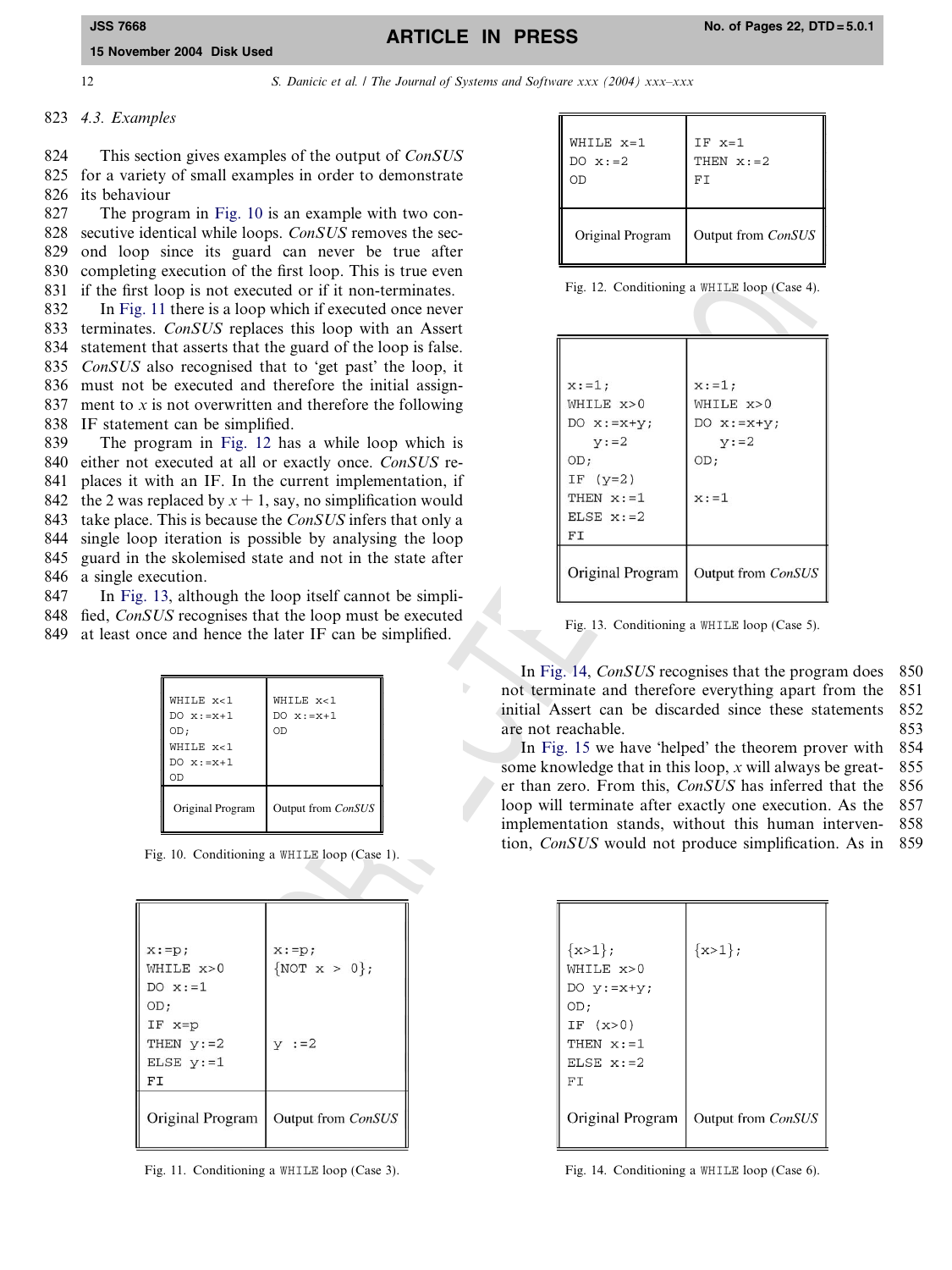ARTICLE IN PRESS

S. Danicic et al. / The Journal of Systems and Software xxx (2004) xxx–xxx 13

<span id="page-12-0"></span>

| $x=1;$               | $x_i = 1$                 |
|----------------------|---------------------------|
| WHILE $x=1$          |                           |
| DO $x:=x+1; \{x>1\}$ | $x:=x+1$ ; { $x>1$ }      |
| OD;                  |                           |
| $IF (x=1)$           |                           |
| THEN $x := 1$        |                           |
| $ELSE \times := 2$   | $x: = 2$                  |
| FT                   |                           |
| Original Program     | Output from <i>ConSUS</i> |

Fig. 15. Conditioning a WHILE loop (Case 7).

860 Case 4, this is because the ConSUS infers that only a sin-861 gle loop iteration is possible by analysing the loop guard 862 in the skolemised state and not in the state after a single 863 execution. The algorithm could very straightforwardly 864 be changed to consider one iteration of the loop as a spe-865 cial case. In this example, we see that slicing on x at the 866 end of the program before conditioning yields no simpli-867 fication. But after conditioning, slicing on  $x$  at the end of 868 the program gives us the single statement  $x := 2$ .

#### 869 5. Empirical validation

870 There are two sections to the empirical validation. 871 First, measurements of the effectiveness of ConSUS 872 when applied to small but realistic programs are per-873 formed. The reduction in program size produced both 874 by conditioning alone and also produced by combining 875 conditioning with slicing are given. It is demonstrated 876 that in both cases conditioning using ConSUS produces 877 a considerable reduction in program size.

878 Secondly, the scalability of ConSUS is examined. Pro-879 grams are constructed using multiple repetitions of one 880 of some fixed program fragments. This enables arbitrar-881 ily large programs to be generated using these fragments. 882 ConSUS is timed on successive instances of various com-883 binations of these fragments. Graphs of ConSUS execu-884 tion time against program size are produced and 885 analysed. It is shown that the technique employed by 886 *ConSUS* appears to scale well at least at the unit level.

#### 887 5.1. Effectiveness

888 In this section, the behaviour of *ConSUS* when ap-889 plied to more realistic applications written in WSL is 890 analysed. Examples of the decrease in program size 891 when ConSUS is used on its own and also when it is 892 combined with a slicer are given for a variety of slicing 893 criteria. The programs  $<sup>7</sup>$  considered are:</sup>

| (1) Student Marks Processor  | 894 |
|------------------------------|-----|
| (2) A Calendar Program       | 895 |
| (3) Tax Allowance Calculator | 896 |

et al., 2002; Nishimatsu et al., 1999), the slicing consideration are developed to be realistic criteria for the program<br>lected, typical of the kinds of query a user of a<br>system might present for the programs<br>consideration 897<br>898 As with other work on empirical aspects of slicing ([Harrold and Ci, 1998; Liang and Harrold, 1999; Mock](#page-20-0) 899 [et al., 2002; Nishimatsu et al., 1999](#page-20-0)), the slicing criteria 900 are developed to be realistic criteria for the programs se- 901 lected, typical of the kinds of query a user of a slicing 902 system might present for the programs under 903 consideration. 904

#### 5.1.1. Student marks processor 905

The student marks processor is a 230 line WSL pro- 906 gram which allows the user to enter marks for three 907 courses for an arbitrary number of students. It outputs 908 a variety of statistics including the final degree classifica- 909 tion for each student, the average, highest and lowest 910 marks for each course and the number of students 911 receiving each degree classification. The program has er- 912 ror checking in the sense that it uses loops to force the 913 user to input marks in the correct range  $(0-100)$ . 914

The program is 'decorated' with a number of AS- 915 SERT statements of the form  $\{read \ge 0 \text{ AND } 916$ read  $\leq$  100. These correspond to the assumption 917 that all inputs to the program are correct at the first at- 918 tempt. When conditioned with respect to these criteria 919 ConSUS reduces the original 230 line program to 132 920 lines. All the unnecessary loops that force input to be 921 in the correct range are correctly removed by *ConSUS*. 922 This corresponds to a reduction in size as a result of con- 923 ditioning of almost  $43\%$ . 924

In the next set of experiments, the original program is 925 first sliced with respect to a number of different criteria 926 and then each of these slices is further conditioned. This 927 reduction in size produced by conditioning after slicing 928 is then recorded. 929

Is 15. Constitutions a  $W_{\text{eff}}$ . Sometime through the constrained propagation is in the constant in the system of the box of the system is a specific term in the system of constant in the system of the box in the system For example, the original program, was first sliced at 930 the end with respect to the variable numfirsts to give 931 rise to a 31 line program. The resulting slice was then 932 conditioned with respect to the same conditioning crite- 933 rion. Again, all the unnecessary loops that force input to 934 be in the correct range were removed by *ConSUS*. The 935 resulting conditioned slice, thus, has the same effect as 936 the original on the variable numfirsts assuming the 937 all inputs are correct first time. In this example there 938 was almost a 1/3 reduction in the size of the slice as a 939 result of conditioning after slicing. 940

Similarly, slicing with respect to variable average3 941 leaves a 29 line program which is further reduced to 19 942 by conditioning. [Fig. 16](#page-13-0) shows the results of these 943 experiments. 944

#### 5.1.2. The calendar program 945

The input to this 123 line WSL program is any day 946 since first of January, 1 A.D. The output is the number 947

<sup>7</sup> All the examples can be found at [http://www.doc.gold.ac.uk/](http://www.grammatech.com) [~mas01sd/consus/](http://www.grammatech.com).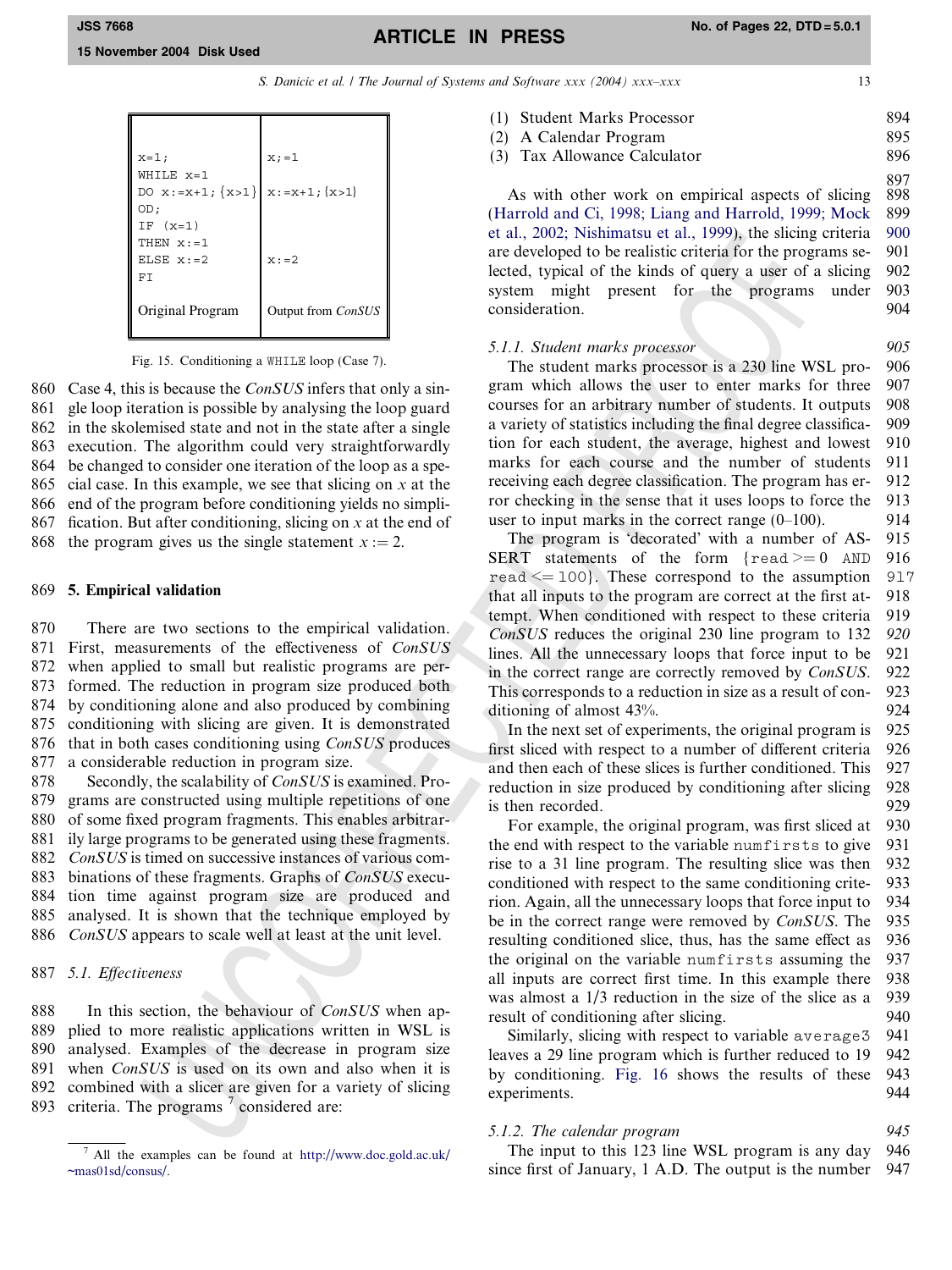<span id="page-13-0"></span>14 S. Danicic et al. / The Journal of Systems and Software xxx (2004) xxx–xxx

| Conditioning   | Slice         | Size of   | <b>Size</b> | <b>Size</b>  | Reduction |
|----------------|---------------|-----------|-------------|--------------|-----------|
| Criterion      | Variable      | Original  | after       | after        | due to    |
|                |               |           | slicing     | conditioning | ConSUS    |
| Inputs correct | No slicing    | 230 lines | 230 lines   | 123 lines    | 43%       |
| Inputs correct | numfirsts     | 230 lines | 31 lines    | 21 lines     | 32%       |
| Inputs correct | average3      | 230 lines | 29 lines    | 19 lines     | 34%       |
| Inputs correct | numstudents   | 230 lines | 5 lines     | 3 lines      | 40%       |
| Inputs correct | averagegrade1 | 230 lines | 41 lines    | 32 lines     | 22%       |
| Inputs correct | lowest1       | 230 lines | 39 lines    | 24 lines     | 38%       |

Fig. 16. Size of Student Marks program after first slicing and then conditioning.

|                              | inputs correct                           | numstudents                                                                                   | 230 lines              | 5 lines                                                                                                     | 3 lines                                     | 40%           |                                                  |
|------------------------------|------------------------------------------|-----------------------------------------------------------------------------------------------|------------------------|-------------------------------------------------------------------------------------------------------------|---------------------------------------------|---------------|--------------------------------------------------|
|                              | Inputs correct                           | averagegrade1                                                                                 | 230 lines              | 41 lines                                                                                                    | 32 lines                                    | 22%           |                                                  |
|                              | Inputs correct                           | lowest1                                                                                       | 230 lines              | 39 lines                                                                                                    | 24 lines                                    | 38%           |                                                  |
|                              |                                          | Fig. 16. Size of Student Marks program after first slicing and then conditioning.             |                        |                                                                                                             |                                             |               |                                                  |
|                              |                                          |                                                                                               |                        |                                                                                                             |                                             |               |                                                  |
|                              |                                          |                                                                                               |                        |                                                                                                             |                                             |               |                                                  |
|                              | Conditioning                             | Slice                                                                                         | Size of                | Size                                                                                                        | Size                                        | Reduction     |                                                  |
|                              | Criterion                                | Variable                                                                                      | Original               | after                                                                                                       | after                                       | due to        |                                                  |
|                              |                                          |                                                                                               |                        | slicing                                                                                                     | conditioning                                | ConSUS        |                                                  |
|                              |                                          |                                                                                               |                        |                                                                                                             | 100 lines                                   |               |                                                  |
|                              | 1<br>$\mathbf{2}$                        | No Slicing<br>No Slicinq                                                                      | 123 lines<br>123 lines | 123 lines<br>123 lines                                                                                      | 95 lines                                    | 19%<br>$23\%$ |                                                  |
|                              | 1                                        |                                                                                               | 123 lines              | 36 lines                                                                                                    | 32 lines                                    | 11%           |                                                  |
|                              | 2                                        | leap                                                                                          | 123 lines              | 36 lines                                                                                                    | 32 lines                                    | $11\%$        |                                                  |
|                              | 1                                        | leap                                                                                          | 123 lines              | 90 lines                                                                                                    | 79 lines                                    | 12%           |                                                  |
|                              | $\mathfrak{2}$                           | dayofweek                                                                                     | 123 lines              | 90 lines                                                                                                    | 78 lines                                    | 13%           |                                                  |
|                              | 1                                        | dayofweek<br>month                                                                            | 123 lines              | 21 lines                                                                                                    | 13 lines                                    | 38%           |                                                  |
|                              | $\overline{2}$                           | month                                                                                         | 123 lines              | 21 lines                                                                                                    | 13 lines                                    | 38%           |                                                  |
|                              |                                          |                                                                                               |                        |                                                                                                             |                                             |               |                                                  |
|                              |                                          | • Conditioning Criterion 1 corresponds to all inputs being initially in the correct range.    |                        |                                                                                                             |                                             |               |                                                  |
|                              |                                          | • Conditioning Criterion 2 corresponds to all inputs being initially in the correct range and |                        |                                                                                                             |                                             |               |                                                  |
|                              |                                          | the input year being after 1752.                                                              |                        |                                                                                                             |                                             |               |                                                  |
|                              |                                          | Fig. 17. Size of Calendar program after first slicing and then conditioning.                  |                        |                                                                                                             |                                             |               |                                                  |
|                              |                                          |                                                                                               |                        |                                                                                                             |                                             |               |                                                  |
|                              |                                          |                                                                                               |                        |                                                                                                             |                                             |               |                                                  |
|                              |                                          | nce the first of January 1 A.D. together with                                                 |                        |                                                                                                             |                                             |               | ConSUS also removes the code that specifically   |
|                              |                                          | the week of the input date. The program takes                                                 |                        |                                                                                                             |                                             |               | whether the date falls within the 'lost eleven   |
|                              |                                          | the 11 'lost days' between 2 and 14 September                                                 |                        |                                                                                                             | reducing the original from 123 to 95 lines. |               |                                                  |
|                              |                                          | endar Act, 1751) and the new rules for decid-                                                 |                        |                                                                                                             |                                             |               | Slicing the program with respect to the va       |
|                              |                                          | p years that came into effect around 1800.                                                    |                        |                                                                                                             |                                             |               | above and then conditioning produces a further   |
|                              |                                          | measurements of the decrease in program size                                                  |                        |                                                                                                             |                                             |               | tion in program size as can be seen in Fig. 17.  |
|                              |                                          | SUS is used on its own and also when it is                                                    |                        |                                                                                                             |                                             |               |                                                  |
| with a slicer were made.     |                                          |                                                                                               |                        |                                                                                                             | 5.1.3. The tax allowance calculator         |               |                                                  |
| ditioning criteria are:      |                                          |                                                                                               |                        |                                                                                                             |                                             |               | The Tax Allowance Calculator is a 129 line pr    |
|                              |                                          |                                                                                               |                        |                                                                                                             |                                             |               | which asks the user a number of questions from w |
|                              |                                          | Il inputs are first time correct (as in the Stu-                                              |                        |                                                                                                             |                                             |               | then calculates the income tax allowance, tax co |
| Marks Processor Program) and |                                          |                                                                                               |                        | for the user. It is an encoding of the UK Tax r                                                             |                                             |               |                                                  |
|                              |                                          | all inputs are first time correct and that the                                                |                        | they were between April 1998 and April 1999. Tax                                                            |                                             |               |                                                  |
| s after the dreaded 1752.    |                                          |                                                                                               |                        | and allowances vary depending on the state of a                                                             |                                             |               |                                                  |
|                              |                                          |                                                                                               |                        |                                                                                                             |                                             |               | vidual. Important criteria include marital statu |
|                              |                                          | ces were taken at the end of the program with                                                 |                        |                                                                                                             |                                             |               |                                                  |
| variables:                   |                                          |                                                                                               |                        | and sex. A blind person gets a different allowance<br>a sighted person. This program is first sliced with a |                                             |               |                                                  |
|                              |                                          |                                                                                               |                        | to variables                                                                                                |                                             |               |                                                  |
|                              |                                          |                                                                                               |                        |                                                                                                             |                                             |               |                                                  |
| fweek                        |                                          |                                                                                               |                        | $(1)$ code                                                                                                  |                                             |               |                                                  |
| h                            |                                          |                                                                                               |                        | $(2)$ pcl $0$                                                                                               |                                             |               |                                                  |
|                              |                                          |                                                                                               |                        | $(3)$ personal                                                                                              |                                             |               |                                                  |
|                              |                                          | rst slicing, using the first conditioning crite-                                              |                        |                                                                                                             |                                             |               |                                                  |
|                              |                                          | SUS successfully removes all the 'force input                                                 |                        |                                                                                                             |                                             |               |                                                  |
|                              |                                          |                                                                                               |                        | criteria:                                                                                                   |                                             |               | Each slice was then conditioned with respect     |
|                              | before, reducing the program from 123 to |                                                                                               |                        |                                                                                                             |                                             |               |                                                  |

948 of days since the first of January 1 A.D. together with 949 the day of the week of the input date. The program takes

950 account of the 11 'lost days' between 2 and 14 September 951 1752 [\(Calendar Act, 1751](#page-19-0)) and the new rules for decid-

952 ing on leap years that came into effect around 1800.

953 Again, measurements of the decrease in program size 954 when *ConSUS* is used on its own and also when it is

- 955 combined with a slicer were made.
- 956 The conditioning criteria are:
- 957 (1) that all inputs are first time correct (as in the Stu-958 dent Marks Processor Program) and
- 959 (2) that all inputs are first time correct and that the 960 year is after the dreaded 1752.

961 and the slices were taken at the end of the program with 962 respect to variables:

963 (1) leap 964 (2) dayofweek

965 (3) month

966 Without first slicing, using the first conditioning crite-967 rion, ConSUS successfully removes all the 'force input 968 loops' as before, reducing the program from 123 to 969 100 lines and using the second conditioning criterion,

ConSUS also removes the code that specifically checks 970 whether the date falls within the 'lost eleven days', , 971 reducing the original from 123 to 95 lines. 972

Slicing the program with respect to the variables 973 above and then conditioning produces a further reduc- 974 tion in program size as can be seen in Fig. 17. 975

#### 5.1.3. The tax allowance calculator 976

The Tax Allowance Calculator is a 129 line program 977 which asks the user a number of questions from which it 978 then calculates the income tax allowance, tax code etc. 979 for the user. It is an encoding of the UK Tax rules as 980 they were between April 1998 and April 1999. Tax codes 981 and allowances vary depending on the state of an indi- 982 vidual. Important criteria include marital status, age 983 and sex. A blind person gets a different allowance from 984 a sighted person. This program is first sliced with respect 985 to variables 986

- (2) pc10 988
- (3) personal 989

990<br>991 Each slice was then conditioned with respect to the criteria: 992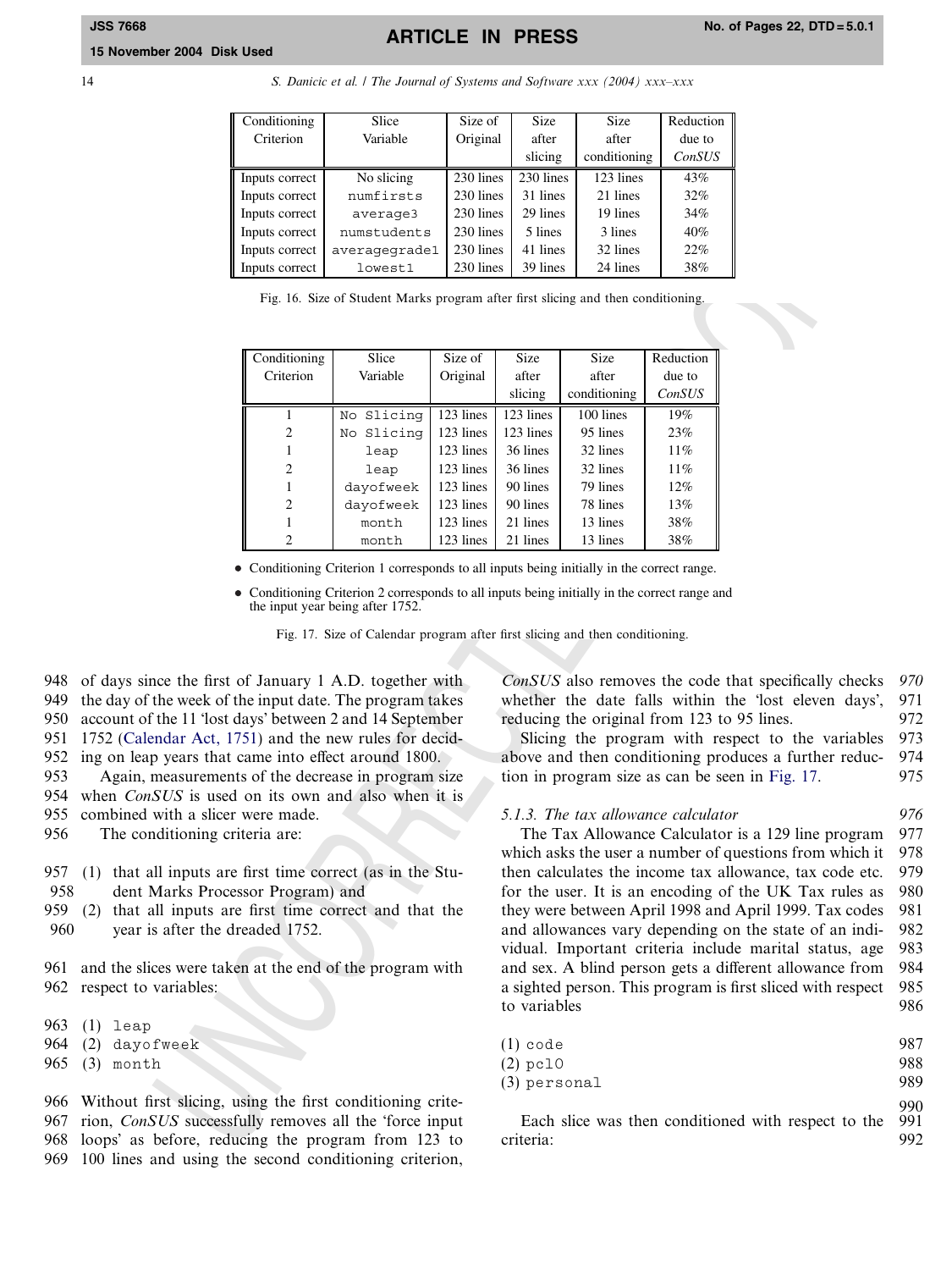<span id="page-14-0"></span>S. Danicic et al. / The Journal of Systems and Software xxx (2004) xxx–xxx 15

| Conditioning   | Slice      | Size of   | <b>Size</b> | <b>Size</b>  | Reduction |
|----------------|------------|-----------|-------------|--------------|-----------|
| Criterion      | Variable   | Original  | after       | after        | due to    |
|                |            |           | slicing     | conditioning | ConSUS    |
|                | No Slicing | 129 lines | 129 lines   | 71 lines     | 45 $%$    |
| $\mathfrak{D}$ | No Slicing | 129 lines | 129 lines   | 71 lines     | 45 $%$    |
| 3              | No Slicing | 129 lines | 129 lines   | 69 lines     | 47%       |
|                | code       | 129 lines | 48 lines    | 24 lines     | 50 %      |
| $\overline{c}$ | code       | 129 lines | 48 lines    | 18 lines     | 63 $%$    |
| 3              | code       | 129 lines | 48 lines    | 24 lines     | 50 %      |
|                | pc10       | 129 lines | 42 lines    | 27 lines     | 36%       |
| $\mathfrak{D}$ | pc10       | 129 lines | 42 lines    | 26 lines     | 38 %      |
| 3              | pc10       | 129 lines | 42 lines    | 19 lines     | 55%       |
|                | personal   | 129 lines | 37 lines    | 27 lines     | 27%       |
| $\mathfrak{D}$ | personal   | 129 lines | 37 lines    | 26 lines     | 30%       |
| 3              | personal   | 129 lines | 37 lines    | 24 lines     | 35%       |

993 (1) age  $> 65$ 

994  $(2)$  blind = 1

995 (3) married =  $0$ 

996<br>997 As in the other examples, Fig. 18 shows a significant 998 reduction in program size results both from just condi-999 tioning and also from conditioning after slicing.

#### 1000 5.1.4. Summary

1001 Conditioning the 'small but realistic' programs in our 1002 study using ConSUS resulted in an average reduction in 1003 program size of approximately 35%. The maximum 1004 reduction was 63% and the minimum reduction was 1005 11%. The average reduction in non-sliced programs 1006 was 37% whereas the average for sliced programs was 1007 34%. The conditioning criteria were not arbitrary but 1008 represented 'meaningful' properties of the input state

of the programs. These figures show that conditioning 1009 can produce a considerable reduction in program size 1010 when applied to realistic programs. Clearly more work 1011 is required to scale the application of conditioning to 1012 larger programs. However, it should be stressed that 1013 conditioning is inherently harder than traditional static 1014 slicing due to the requirement of symbolic execution 1015 and theorem proving and so the authors believe that 1016 these initial results on small programs are encouraging, 1017 going some way to demonstrating the 'proof of concept' 1018 for conditioned slicing. 1019

```
5.2. Scalability 1020
```
Six classes of programs called F, T, SN, NSN, SSC, 1021 and NSSC are considered. The programs in each class 1022 are formed from 'generative' program fragments with 1023

|                                                                                                     | Τ.                                                                                                | coae                                                                        | $129$ lines                                                                                                                                  | 48 lines                   | 24 lines |           | $50\%$           |                                                    |
|-----------------------------------------------------------------------------------------------------|---------------------------------------------------------------------------------------------------|-----------------------------------------------------------------------------|----------------------------------------------------------------------------------------------------------------------------------------------|----------------------------|----------|-----------|------------------|----------------------------------------------------|
|                                                                                                     | 2                                                                                                 | code                                                                        | 129 lines                                                                                                                                    | 48 lines                   | 18 lines |           | 63 %             |                                                    |
|                                                                                                     | 3                                                                                                 | code                                                                        | 129 lines                                                                                                                                    | 48 lines                   | 24 lines |           | 50 %             |                                                    |
|                                                                                                     | $\mathbf{1}$                                                                                      | pc10                                                                        | 129 lines                                                                                                                                    | 42 lines                   | 27 lines |           | 36 %             |                                                    |
|                                                                                                     | 2                                                                                                 | pc10                                                                        | 129 lines                                                                                                                                    | 42 lines                   | 26 lines |           | $38~\%$          |                                                    |
|                                                                                                     | 3                                                                                                 | pc10                                                                        | 129 lines                                                                                                                                    | 42 lines                   | 19 lines |           | 55%              |                                                    |
|                                                                                                     | 1                                                                                                 | personal                                                                    | 129 lines                                                                                                                                    | 37 lines                   | 27 lines |           | 27%              |                                                    |
|                                                                                                     | $\mathfrak{2}$                                                                                    | personal                                                                    | 129 lines                                                                                                                                    | 37 lines                   | 26 lines |           | 30%              |                                                    |
|                                                                                                     | 3                                                                                                 | personal                                                                    | 129 lines                                                                                                                                    | 37 lines                   | 24 lines |           | 35%              |                                                    |
|                                                                                                     | Conditioning Criterion 1 corresponds to the input age being greater than 65.                      |                                                                             |                                                                                                                                              |                            |          |           |                  |                                                    |
|                                                                                                     | Conditioning Criterion 2 corresponds to the input person being blind.                             |                                                                             |                                                                                                                                              |                            |          |           |                  |                                                    |
|                                                                                                     | Conditioning Criterion 3 corresponds to the input person being not married.                       |                                                                             |                                                                                                                                              |                            |          |           |                  |                                                    |
|                                                                                                     |                                                                                                   | Fig. 18. Size of the Tax program after first slicing and then conditioning. |                                                                                                                                              |                            |          |           |                  |                                                    |
|                                                                                                     |                                                                                                   |                                                                             |                                                                                                                                              |                            |          |           |                  |                                                    |
| 65                                                                                                  |                                                                                                   |                                                                             |                                                                                                                                              |                            |          |           |                  |                                                    |
| $= 1$                                                                                               | of the programs. These figures show that condit<br>can produce a considerable reduction in progra |                                                                             |                                                                                                                                              |                            |          |           |                  |                                                    |
| $ed = 0$                                                                                            | when applied to realistic programs. Clearly more                                                  |                                                                             |                                                                                                                                              |                            |          |           |                  |                                                    |
|                                                                                                     |                                                                                                   |                                                                             |                                                                                                                                              |                            |          |           |                  |                                                    |
|                                                                                                     |                                                                                                   |                                                                             |                                                                                                                                              |                            |          |           |                  | is required to scale the application of condition  |
| ne other examples, Fig. 18 shows a significant                                                      |                                                                                                   |                                                                             |                                                                                                                                              |                            |          |           |                  | larger programs. However, it should be stresse     |
| in program size results both from just condi-<br>conditioning is inherently harder than traditional |                                                                                                   |                                                                             |                                                                                                                                              |                            |          |           |                  |                                                    |
| d also from conditioning after slicing.                                                             |                                                                                                   |                                                                             |                                                                                                                                              |                            |          |           |                  | slicing due to the requirement of symbolic exerci- |
|                                                                                                     |                                                                                                   |                                                                             |                                                                                                                                              |                            |          |           |                  | and theorem proving and so the authors believ      |
| mary                                                                                                |                                                                                                   |                                                                             |                                                                                                                                              |                            |          |           |                  | these initial results on small programs are encour |
| going some way to demonstrating the 'proof of co<br>oning the 'small but realistic' programs in our |                                                                                                   |                                                                             |                                                                                                                                              |                            |          |           |                  |                                                    |
| g ConSUS resulted in an average reduction in                                                        |                                                                                                   |                                                                             |                                                                                                                                              | for conditioned slicing.   |          |           |                  |                                                    |
| size of approximately 35%. The maximum                                                              |                                                                                                   |                                                                             |                                                                                                                                              |                            |          |           |                  |                                                    |
| was 63% and the minimum reduction was                                                               |                                                                                                   |                                                                             |                                                                                                                                              | 5.2. Scalability           |          |           |                  |                                                    |
|                                                                                                     | average reduction in non-sliced programs                                                          |                                                                             |                                                                                                                                              |                            |          |           |                  |                                                    |
|                                                                                                     |                                                                                                   |                                                                             |                                                                                                                                              |                            |          |           |                  |                                                    |
| whereas the average for sliced programs was                                                         |                                                                                                   |                                                                             |                                                                                                                                              |                            |          |           |                  | Six classes of programs called F, T, SN, NSN       |
| conditioning criteria were not arbitrary but                                                        |                                                                                                   |                                                                             |                                                                                                                                              |                            |          |           |                  | and NSSC are considered. The programs in each      |
| d 'meaningful' properties of the input state                                                        |                                                                                                   |                                                                             |                                                                                                                                              |                            |          |           |                  | are formed from 'generative' program fragment      |
|                                                                                                     |                                                                                                   |                                                                             |                                                                                                                                              |                            |          |           |                  |                                                    |
|                                                                                                     |                                                                                                   |                                                                             | $y := 0; x := 1;$                                                                                                                            |                            |          | $x := 0;$ |                  |                                                    |
|                                                                                                     | $y := 1; x := 0;$                                                                                 |                                                                             | $\mathtt{c} \mathbin{\raisebox{.3pt}{:}\!=} 2 \mathbin{\raisebox{.3pt}{:}\!=} \mathtt{b} \mathbin{\raisebox{.3pt}{:}\!=} \mathtt{c} {+} 1$ ; |                            |          | $b := 1;$ |                  |                                                    |
|                                                                                                     |                                                                                                   |                                                                             | IF b > c                                                                                                                                     |                            |          | $c := 2;$ |                  |                                                    |
|                                                                                                     | $IF \mathbf{x}=0$                                                                                 |                                                                             |                                                                                                                                              | THEN $x:=x+1$ ; $y:=y+2$ ; |          |           | $IF x \le b$     |                                                    |
|                                                                                                     | THEN IF y=2                                                                                       |                                                                             |                                                                                                                                              | $b:=b+1; c:=c+2$           |          | THEN      |                  |                                                    |
|                                                                                                     | THEN $n:=3$                                                                                       |                                                                             | ELSE $x:=x+2; y:=y+1;$                                                                                                                       |                            |          |           | $x := x + 1;$    |                                                    |
|                                                                                                     | $ELSE n:=5$                                                                                       |                                                                             | $b:=b+2$ ; $c:=c+1$                                                                                                                          |                            |          |           | $b:=b+1;$        |                                                    |
|                                                                                                     | FI                                                                                                |                                                                             | FI:                                                                                                                                          |                            |          |           | $C := C + 1;$    |                                                    |
|                                                                                                     | $ELSE n:=5$                                                                                       |                                                                             | IF $(b > c)$ OR $(x > y)$                                                                                                                    |                            |          |           | IF $b \leq c$    |                                                    |
|                                                                                                     | FI;                                                                                               |                                                                             |                                                                                                                                              | THEN $x:=x+2$ ; $y:=y+1$ ; |          |           | THEN             |                                                    |
|                                                                                                     | $IF n=3$                                                                                          |                                                                             |                                                                                                                                              | $b:=b+2$ ; $c:=c+1$        |          |           | $y := 1$         |                                                    |
|                                                                                                     | THEN $a:=4$                                                                                       |                                                                             |                                                                                                                                              | ELSE $x:=x+1; y:=y+2;$     |          |           | FI               |                                                    |
|                                                                                                     | $ELSE a:=5$                                                                                       |                                                                             |                                                                                                                                              | $b:=b+1; c:=c+2$           |          |           | $ELSE$ $y := 2$  |                                                    |
|                                                                                                     | FI;                                                                                               |                                                                             | $FI$ ;                                                                                                                                       |                            |          | FI;       |                  |                                                    |
|                                                                                                     | F-Style Program                                                                                   |                                                                             | T-Style Program                                                                                                                              |                            |          |           | SN-Style program |                                                    |
|                                                                                                     |                                                                                                   |                                                                             |                                                                                                                                              |                            |          |           |                  |                                                    |

Fig. 19. The three considered classes of program.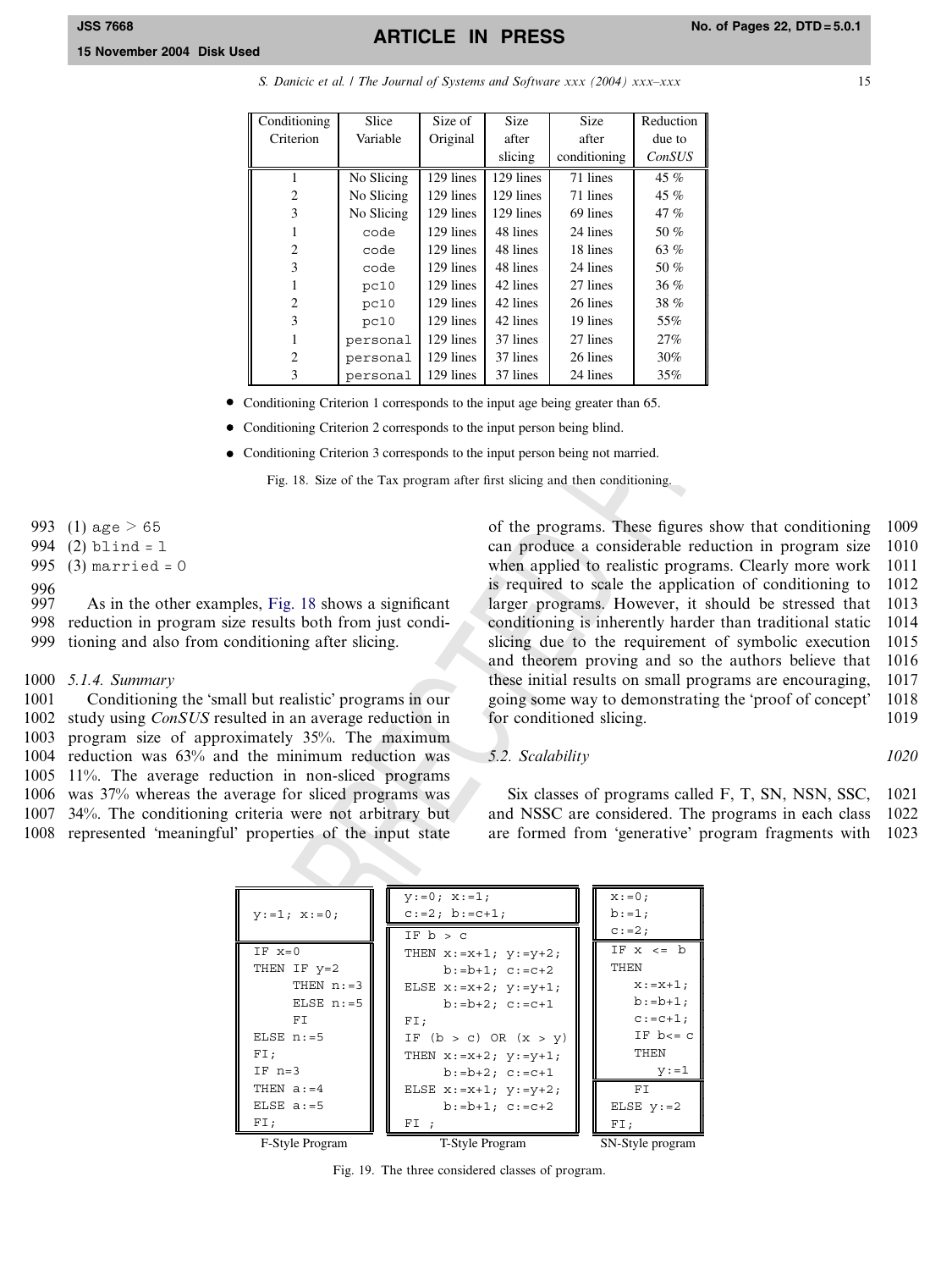<span id="page-15-0"></span>

16 S. Danicic et al. / The Journal of Systems and Software xxx (2004) xxx–xxx

| $\{(x>y)$ AND $(y>z)\};$           |
|------------------------------------|
| IF $(x> y)$ AND $(y> z)$           |
| THEN IF (x>z)                      |
| THEN $x:=x+1$ ;                    |
| $y: =y+1;$                         |
| $z := z + 1$                       |
| $ELSE \quad a:=2$                  |
| FI                                 |
| ELSE IF $(x \le y)$ OR $(y \le z)$ |
| THEN $x:=x+1$ ;                    |
| $y: =y+1;$                         |
| $z := z + 1$                       |
| ELSE $a:=4$                        |
| FT.                                |
| FI:                                |
|                                    |

Fig. 20. Fragment for generating SSC and NSSC classes.

1024 multiple repetitions of one of these fragments. The 1025 classes F, T, SN, NSN are generated from the 'base' pro-1026 grams given in Fig. 19. The SSC and NSSC are gener-1027 ated from fragment given in Fig. 20. This gives us a 1028 systematic approach to testing the scalability of 1029 ConSUS.

1030 The programs of class F are generated from the frag-1031 ments shown in Fig. 19 with multiple repetitions of the 1032 second fragment.

1033 This set of programs tests the conditioning process of 1034 ConSUS on sequential IF statements where the predi-1035 cates are testing equality of arithmetic expressions (as 1036 opposed to inequalities). Here the paths through the 1037 repetitions of the second fragment are always the same. 1038 The T-class of programs is generated in the same 1039 manner using the fragments in Fig. 19, again repeating 1040 the second fragment. The conditions of the IF statements involve inequalities and a logical OR. Further- 1041 more, this class of programs involves greater symbolic 1042 evaluation than the F-class, as the program variables 1043 get updated continually (for example,  $b := b + 1$ ) 1044 whereas in the F-class, the variables are assigned con- 1045 stant numeric values (for example,  $n := 5$ ). Here the 1046 paths through the repetitions of the second fragment 1047 alternate for each repetition; with  $b > c$  true and 1048  $(b > c)$  OR  $(x > y)$  false first, and then vice-versa. 1049

The SN-class of programs are generated from the 1050 SN-Style program in Fig. 19 by inserting multiple copies 1051 of the middle program fragment into the THEN branch 1052 of the previous IF statement, and adding an appropriate 1053 number of FIs in the third fragment. This produces an 1054 arbitrarily large nesting of IF statements. 1055

The NSN-class is generated from the SN-Style pro- 1056 gram in [Fig. 19](#page-14-0) in exactly the same way except the initial 1057 fragment is excluded. The difference between these two 1058 program classes is that, in NSN, no simplification is pos- 1059 sible using any conditioning process, whereas, in SN 1060 class of programs, the path through the program is un- 1061 iquely determined. 1062

The SSC-class of programs are generated from the 1063 fragments shown in Fig. 20 with multiple repetitions 1064 of the second fragment. The NSSC class is formed in ex- 1065 actly the same way except the initial fragment is ex- 1066 cluded. The results of running ConSUS on a set of 1067 programs from each class are shown in Figs. 21–26. 1068 These results were obtained on a Dual Pentium III with 1069  $2 \times 330 \text{ MHz}$  and  $512 \text{ MB}$  RAM running Linux. The 1070 graphs show the time taken in seconds by ConSUS to 1071 condition a program of a given class, plotted against 1072 the size of the program in lines of code. 1073

Least squares regression was performed on the data 1074 sets for the following models: 1075

- linear model  $y = a + bx$ ; 1076
- exponential model  $y = ae^{bx}$ ; 1077



Fig. 21. Performance for F-class programs.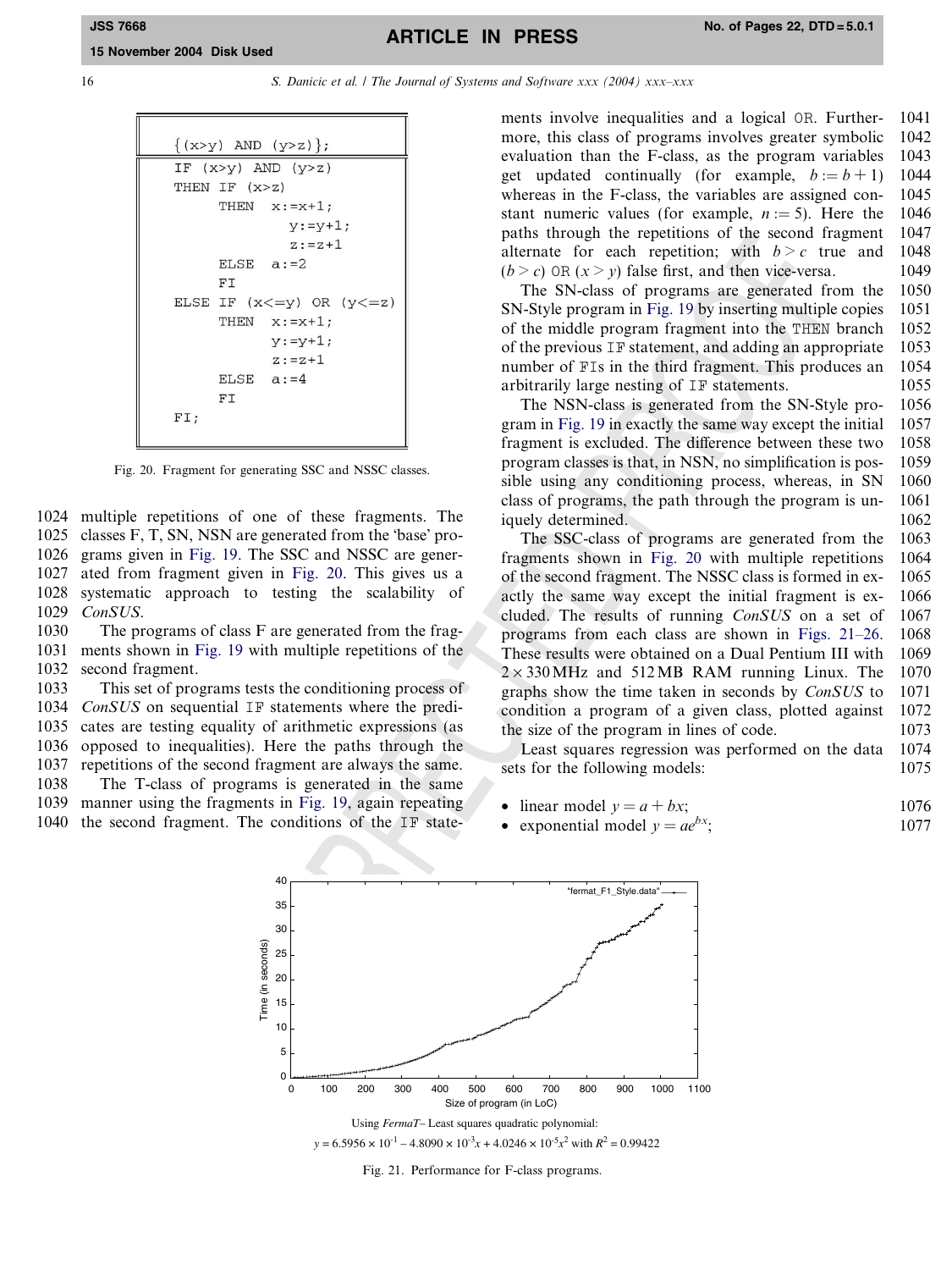S. Danicic et al. / The Journal of Systems and Software xxx (2004) xxx-xxx







Using *FermaT*– Least squares quadratic polynomial:  $y = 4.2429 \times 10^{1} - 4.1438 \times 10^{-1}x + 8.7712 \times 10^{-4}x^{2}$  with  $R^{2} = 0.98129$ .







1079 • quadratic model  $y = a + bx + cx^2$ .

 $\frac{1080}{1081}$ The quadratic model (with two degrees of freedom) gave the best fit to the data. The other models were signif- 1082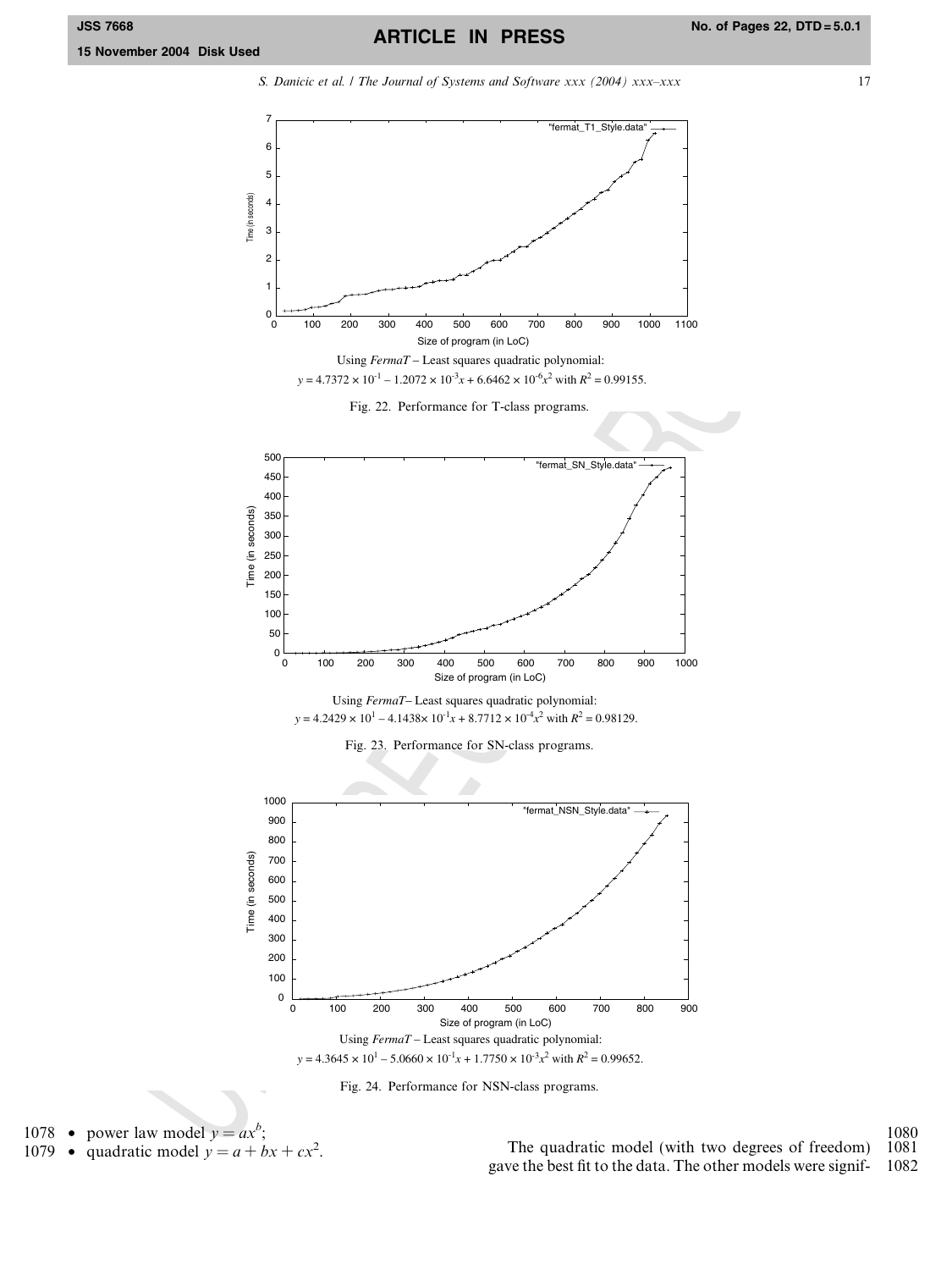



Fig. 26. Performance for NSSC-class programs.

1083 icantly worse even for models of one degree of freedom. 1084 The least squares quadratic polynomials are given below 1085 each figure along with the coefficient of determination  $R^2$ . 1086 Conditioning and conditioned slicing are typically 1087 applied to programs at the unit level, for example, as a 1088 support for detailed understanding (De Lucia et al., 1089 [1996\)](#page-19-0), as a unit level testing aid (Hierons et al., 2002) 1090 or as a unit level reuse and code extraction tool (Cimitile 1091 [et al., 1995b; Cimitile et al., 1995a:](#page-19-0) Canfora et al., 1092 [1994a\)](#page-19-0). For these applications, quadratic performance 1093 is acceptable and the technique therefore appears to 1094 scale well, at least at the unit level.

#### 1095 6. Conclusions

1096 The main contributions of this paper are:

1097 (1) To define a new more efficient algorithm and imple-1098 mentation for program conditioning which uses on-1099 the-fly pruning of symbolic execution paths.

- (2) To report on empirical studies which demonstrate 1100 that 1101
- (a) On small 'real programs' this algorithm produces a 1102 considerable reduction in program size when used 1103 with and without a program slicer. 1104
- (b) The ConSUS algorithm when used in conjunction 1105 with WSL's FermaT Simplify has the potential  $110\frac{1}{6}$ for 'scaling up' for use on larger systems.  $110\frac{1}{0}$ 110810

 $\frac{110}{1110}$ The algorithm defined in this paper is at the heart of ConSUS, a light-weight program conditioner for WSL. 1111 ConSUS prunes symbolic execution paths based on the 1112 validity of path conditions, thereby removing unreacha- 1113 ble code. Unlike previous approaches, the ConSUS sys- 1114 tem integrates the reasoning and symbolic execution 1115 within a single system. The symbolic executor can elim- 1116 inate paths which can be determined to be unexecutable 1117 in the current symbolic state. This pruning effect makes 1118 the algorithm more efficient. Furthermore, the reasoning 1119 is achieved, not using theorem proving, but rather using 1120 the in-built expression simplifier of  $FermaT$ . This is a 1121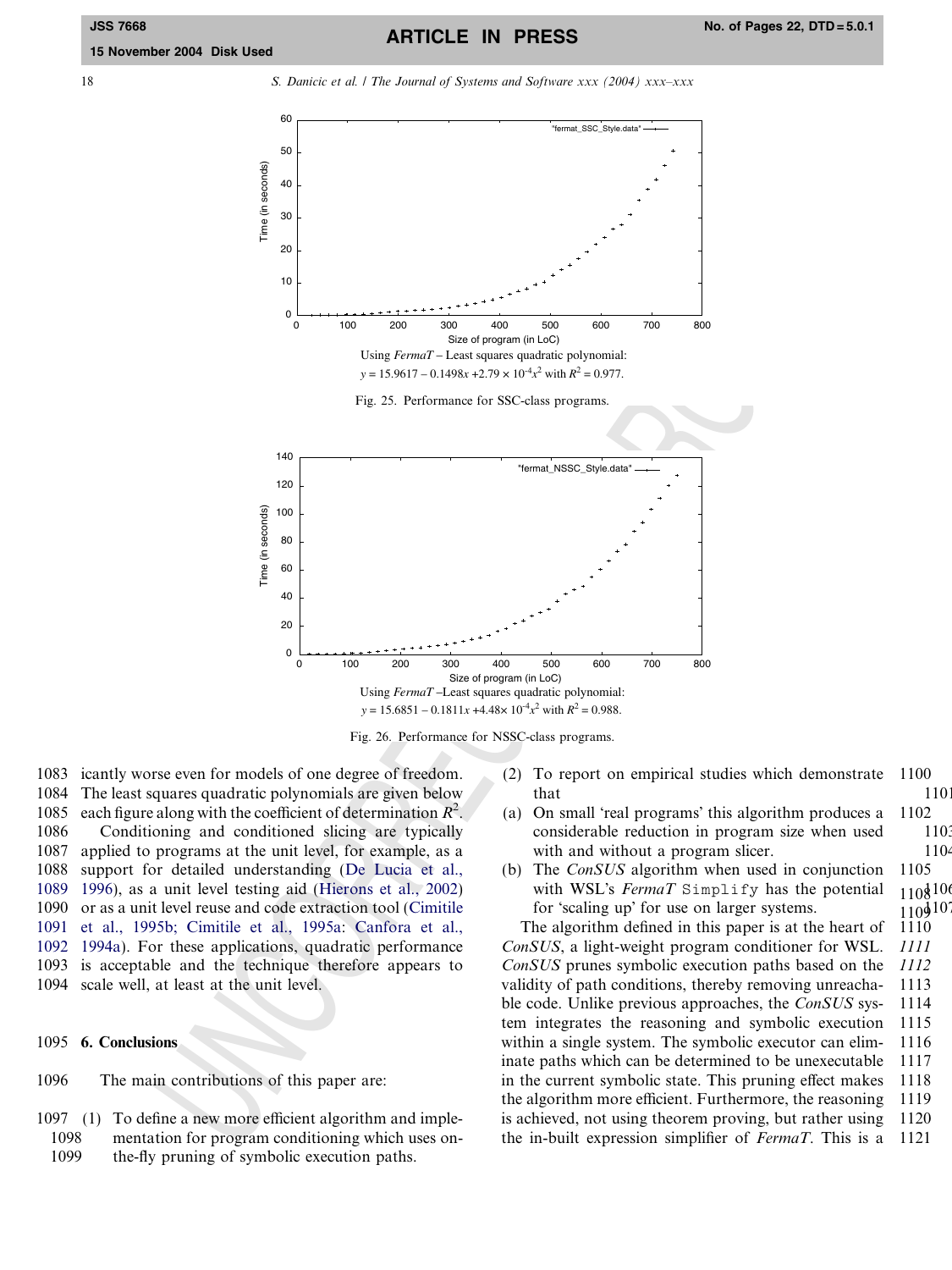1122 super-lightweight approach that may be capable of scal-1123 ing to large programs.

1124 In the worst case, there is no doubt that the time to 1125 perform 'best possible' program conditioning will be 1126 exponential in the size of program being conditioned. 1127 This fact is inherent to the problem of conditioning. 1128 As in the case of theorem provers, this worst case sce-

1129 nario does not imply that implementations of condition-

1130 ers are infeasible. The reasons for this are twofold:

1131 (1) In conditioning, any resulting reduction in program

1132 size represents progress. Even if the best possible

- 1133 results require exponential time, it is possible that
- 1134 significant reductions will be performed more 1135 quickly.

1136 (2) In many cases conditioning may be performed in 1137 low order polynomial or even quadratic time as 1138 suggested by the empirical study in this paper. In 1139 such cases conditioning may be applicable to unit

1140 level applications at least.

1141<br>1142

1142 A 'budget' system similar to that used by FermaT 1143 Simplify is envisaged whereby conditioning is per-1144 formed relative to a budget. The budget is reduced as 1145 processing takes place. When the budget expires further 1146 conditioning ceases.

1147 Clearly more work is required to scale the application 1148 of conditioning to larger programs. However, it should 1149 be stressed that conditioning is inherently harder than 1150 traditional static slicing due to the requirement of sym-1151 bolic execution and theorem proving and so the authors 1152 believe that these initial results on small programs are 1153 encouraging, going some way to demonstrating the 1154 'proof of concept' for conditioned slicing.

It is possible that the performance achieved using a 1155 more powerful theorem prover, in some cases may out- 1156 weigh the light-weight approach when combined with 1157 'pruning on the fly'. This is because powerful reasoning 1158 power may result in 'early pruning' which may be missed 1159 by a less powerful theorem prover. An example of a 1160 more powerful theorem prover is the Co-operating 1161 Validity Checker(CVC) (Stump et al., 2002), the succes- 1162 sor to the Stanford Validity Checker (SVC) ([Barrett et](#page-19-0) 1163 [al., 1996](#page-19-0)). CVC is a high performance system for check- 1164 ing the validity of formulæin a relatively rich decidable 1165 logic. CVC is applicable to boolean expressions made 1166 from these atoms. 1167

Very recently, CVC has also been incorporated into 1168 ConSUS. Early results do, indeed, show that the pro- 1169 gram in [Fig. 5](#page-5-0) is simplified when using the ConSUS 1170 algorithm in conjunction with CVC in place of  $FermaT$  1171 Simplify which fails to remove any statements since it 1172 is unaware of the transitivity of  $\geq$ . Fig. 28 illustrates the 1173 result of conditioning the second code fragment in [Fig.](#page-15-0) 1174 [20](#page-15-0) using both FermaT and CVC. Fig. 27 illustrates the 1175 result of conditioning the code fragments in [Fig. 20](#page-15-0) 1176 using both FermaT and CVC. Future work will investi- 1177 gate the resulting trade off between speed and precision. 1178 Future work will also investigate whether it is possible 1179 to harness more of the power of a theorem prover like 1180 CVC in conditioning programs, for example performing 1181 induction on loop invariants. Other areas of interest in- 1182 clude the development of heuristics that allow both hea- 1183 vy and light weight approaches to be combined within 1184 the same conditioner and applications of this approach 1185 to backward conditioning [\(Fox et al., 2001](#page-20-0)). 1186



Fig. 27. Conditioning The SSC-Style program.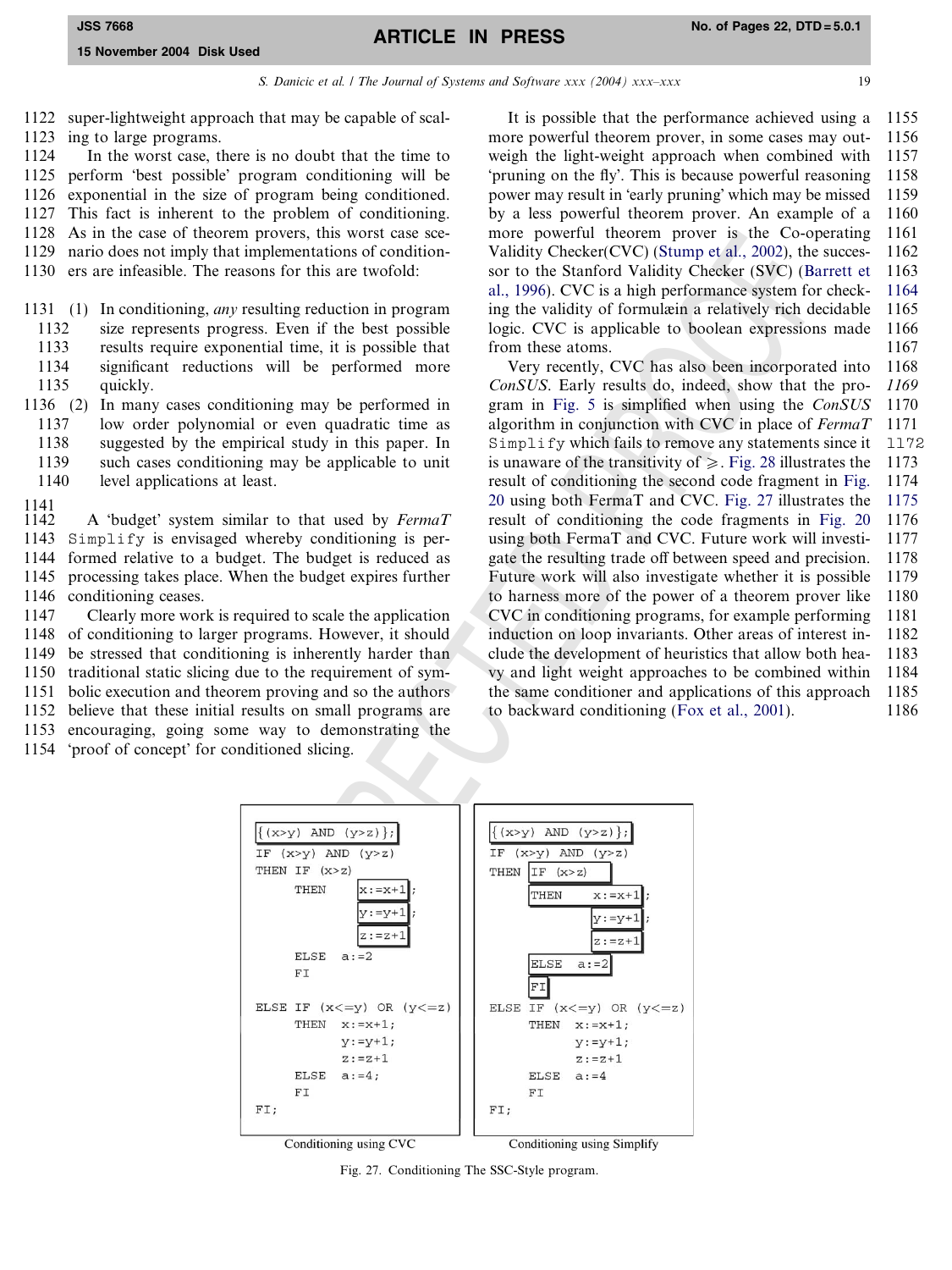<span id="page-19-0"></span>

Fig. 28. Conditioning The NSSC-Style program.

#### 1187 References

- 1188 Barrett, C., Dill, D., Levitt, J., 1996. Validity checking for combina-<br>1189 tions of theories with equality. In: Srivas, M., Camilleri, A. (Eds.).
- 1189 tions of theories with equality. In: Srivas, M., Camilleri, A. (Eds.),<br>1190 Formal methods in computer-aided design. Lecture Notes in
- 1190 Formal methods in computer-aided design, Lecture Notes in 1191 Computer Science vol. 1166. Springer-Verlag. Berlin. pp. 187–201. 1191 Computer Science, vol. 1166. Springer-Verlag, Berlin, pp. 187–201.
- 
- 1192 Bieman, J.M., Ott, L.M., 1994. Measuring functional cohesion. IEEE<br>1193 Transactions on Software Engineering 20 (8), 644–657.
- 1193 Transactions on Software Engineering 20 (8), 644–657.<br>1194 Binkley, D.W., 1998. The application of program slicing to 1194 Binkley, D.W., 1998. The application of program slicing to regression<br>1195 testing In: Harman M. Gallagher K. (Eds.) Information and
- testing. In: Harman, M., Gallagher, K. (Eds.), Information and 1196 Software Technology Special Issue on Program Slicing, 40.<br>1197 Elsevier, Amsterdam, pp. 583–594.
- 1197 Elsevier, Amsterdam, pp. 583–594.<br>1198 Binkley, D.W., Gallagher, K.B., 1996. 1198 Binkley, D.W., Gallagher, K.B., 1996. Program slicing. In: Zelkowitz, 1199 M. (Ed.). Advances in Computing. vol. 43. Academic Press. New M. (Ed.), Advances in Computing, vol. 43. Academic Press, New
- 1200 York, pp. 1–50.
- 1201 Binkley, D.W., Harman, M., to appear-a. A large-scale empirical study 1202 of forward and backward static slice size and context sensitivity. In:
- 1202 of forward and backward static slice size and context sensitivity. In:<br>1203 IEEE International Conference on Software Maintenance (ICSM) IEEE International Conference on Software Maintenance (ICSM
- 1204 2003). IEEE Computer Society Press, Los Alamitos, CA, 1205 Amsterdam.<br>1206 Binkley, D.W.,
- 1206 Binkley, D.W., Harman, M., to appear-b. A survey of empirical results 1207 on program slicing. Advances in Computers. on program slicing. Advances in Computers.
- 1208 Binkley, D.W., Harman, M., Raszewski, L.R., Smith, C., 2000. An 1209 empirical study of amorphous slicing as a program comprehension 1210 support tool. In: 8th IEEE International Workshop on Program 1210 support tool. In: 8th IEEE International Workshop on Program<br>1211 Comprehension (IWPC 2000). IEEE Computer Society Press. Los 1211 Comprehension (IWPC 2000). IEEE Computer Society Press, Los<br>1212 Alamitos. CA. USA. Limerick. Ireland. pp. 161–170. Alamitos, CA, USA, Limerick, Ireland, pp. 161–170.
- 1213 Binkley, D.W., Horwitz, S., Reps, T., 1995. Program integration for 1214 languages with procedure calls. ACM Transactions on Software 1215 Engineering and Methodology 4 (1), 3–35.
- 1215 Engineering and Methodology 4 (1), 3–35.<br>1216 Calendar Act, 1751. Calendar Act, Anno vices Calendar Act, 1751. Calendar Act, Anno vicesimo quarto George II, 1217 cap. xxiii.
- 1218 Canfora, G., Cimitile, A., De Lucia, A., 1998. Conditioned program 1219 slicing. In: Harman, M., Gallagher, K. (Eds.), Information and 1219 slicing. In: Harman, M., Gallagher, K. (Eds.), Information and 1220 Software Technology Special Issue on Program Slicing. vol. 40. 1220 Software Technology Special Issue on Program Slicing, vol. 40.<br>1221 Elsevier Science, Amsterdam, pp. 595–607. Elsevier Science, Amsterdam, pp. 595–607.
- 1222 Canfora, G., Cimitile, A., De Lucia, A., Lucca, G.A.D., 1994a.
- 1223 Software salvaging based on conditions. In: International Confer-<br>1224 ence on Software Maintenance (ICSM'96). IEEE Computer 1224 ence on Software Maintenance (ICSM'96). IEEE Computer

Society Press, Los Alamitos, CA, USA, Victoria, Canada, pp. 1225 424–433. 1226

- Canfora, G., Cimitile, A., Munro, M., 1994b.  $RE^2$ : reverse engineering 1227 and reuse re-engineering. Journal of Software Maintenance: 1228<br>Research and Practice 6 (2) 53-72 Research and Practice 6 (2), 53–72.<br>
nitile, A., De Lucia, A., Munro, M., 1995a. Identifying reusable 1230
- Cimitile, A., De Lucia, A., Munro, M., 1995a. Identifying reusable 1230 functions using specification driven program slicing: a case study. 1231 functions using specification driven program slicing: a case study. In: Proceedings of the IEEE International Conference on Software 1232<br>Maintenance (ICSM'95). IEEE Computer Society Press. Los 1233 Maintenance (ICSM'95). IEEE Computer Society Press, Los 1233 Alamitos, CA, USA, Nice, France, pp. 124–133. 1234
- Cimitile, A., De Lucia, A., Munro, M., 1995b. Qualifying reusable 1235 functions using symbolic execution. In: Proceedings of the 2nd 1236 functions using symbolic execution. In: Proceedings of the 2nd 1236<br>working conference on reverse engineering. IEEE Computer 1237 working conference on reverse engineering. IEEE Computer 1237<br>Society Press. Los Alamitos. CA. USA. Toronto. Canada. pp. 1238 Society Press, Los Alamitos, CA, USA, Toronto, Canada, pp. 1238<br>178–187. 1239 178–187. 1239
- Coen-Porisini, A., De Paoli, K., 1990. SYMBAD: A symbolic executor 1240 of sequential Ada programs. In: IFAC SAFECOMP'90. London, 1241 pp. 105–111. 1242<br>en-Porisini, A., De Paoli, R., Ghezzi, C., Mandrioli, D., 1991. 1243
- Coen-Porisini, A., De Paoli, R., Ghezzi, C., Mandrioli, D., 1991. Software specialization via symbolic execution. IEEE Transactions 1244 on Software Engineering 17 (9), 884–899. 1245
- Coward, P.D., 1988. Symbolic execution systems—a review. Software 1246 Engineering Journal 3 (6), 229–239.<br>ward, P.D., 1991. Symbolic execution and testing. Information and 1248
- Coward, P.D., 1991. Symbolic execution and testing. Information and 1248 Software Technology 33 (1), 53–64. 124<br>
nicic S. Fox C. Harman M. Hierons R.M. 2000 ConSIT: A. 1250
- Danicic, S., Fox, C., Harman, M., Hierons, R.M., 2000. ConSIT: A 1250 conditioned program slicer. In: IEEE International Conference on 1251<br>Software Maintenance (ICSM'OO). IEEE Computer Society Press. 1252 Software Maintenance (ICSM'OO). IEEE Computer Society Press, 1252 Los Alamitos, CA, USA, pp. 216–226. 1253<br>nicic, S., Fox, C., Harman, M., Hierons, R.M., accepted. The 1254
- Danicic, S., Fox, C., Harman, M., Hierons, R.M., accepted. The 1254 ConSIT conditioned slicing system. Software Practice and 1255 Experience. 1256
- De Lucia, A., 2001. Program slicing: methods and applications. In: 1st 1257<br>IEEE International Workshop on Source Code Analysis and 1258 IEEE International Workshop on Source Code Analysis and 1258<br>Manipulation. IEEE Computer Society Press. Los Alamitos. CA. 1259 Manipulation. IEEE Computer Society Press, Los Alamitos, CA, USA, Florence, Italy, pp.  $142-149$ . 1260
- De Lucia, A., Fasolino, A.R., Munro, M., 1996. Understanding 1261 function behaviours through program slicing. In: Proceedings of 1262 the 4th IEEE Workshop on Program Comprehension. IEEE 1263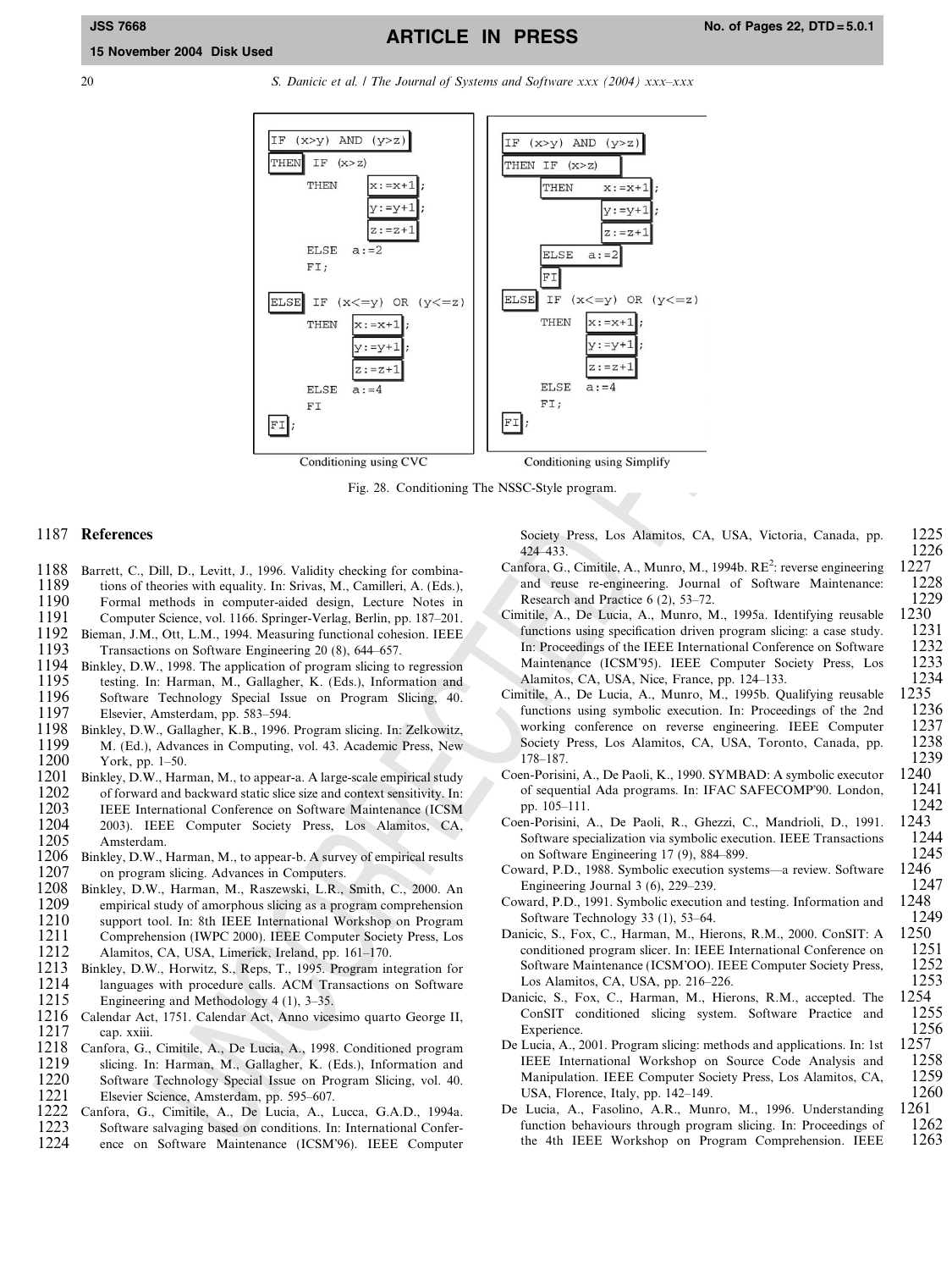#### ARTICLE IN PRESS

<span id="page-20-0"></span>15 November 2004 Disk Used

S. Danicic et al. / The Journal of Systems and Software xxx (2004) xxx–xxx 21

- 1264 Computer Society Press, Los Alamitos, CA, USA, Berlin, Ger-1265 many, pp. 9–18.<br>1266 DeMillo, R.A., Of
- 1266 DeMillo, R.A., Offutt, A.J., 1993. Experimental results from an 1267 automatic test generator. ACM Transactions of Software Engi-<br>1268 neering and Methodology 2 (2), 109–127. 1268 neering and Methodology 2 (2), 109–127.<br>1269 Diikstra, E.W., 1972. A discipline of prog
- 1269 Dijkstra, E.W., 1972. A discipline of programming. Prentice-Hall, Englewood Cliffs, NJ.
- 1271 Ershov, A.P., 1978. On the essence of computation. North-Holland, 1272 Amsterdam, pp. 391–420.<br>1273 Field, J., Ramalingam, G., T.
- 1273 Field, J., Ramalingam, G., Tip, F., 1995. Parametric program slicing.<br>1274 In: 22nd ACM Symposium on Principles of Programming Lan-1274 In: 22nd ACM Symposium on Principles of Programming Lan-<br>1275 guages. San Francisco. CA. pp. 379–392. 1275 guages. San Francisco, CA, pp. 379–392.<br>1276 Fox C. Harman M. Hierons R. M. Dan
- 1995. The Least Counter of Counter Counter Counter Counter Counter Counter Counter Counter Counter Counter Counter Counter Counter Counter Counter Counter Counter Counter Counter Counter Counter Counter Counter Counter Co 1276 Fox, C., Harman, M., Hierons, R.M., Danicic, S., 2001. Backward 1277 conditioning: a new program specialisation technique and its 1277 conditioning: a new program specialisation technique and its 1278 application to program comprehension. In: Proceedings of the 9th 1278 application to program comprehension. In: Proceedings of the 9th 1279 IEEE International Workshop on Program Comprehesion 1279 IEEE International Workshop on Program Comprehesion<br>1280 (IWPC'01). Computer Society Press. Los Alamitos. CA. USA. 1280 (IWPC'01). Computer Society Press, Los Alamitos, CA, USA, 1281 Toronto, Canada, pp. 89–97.
- 1282 Futamura, Y., 1971. Partial evaluation of computation process—an 1283 approach to a compiler compiler. Systems. Computers. Controls 2 1283 approach to a compiler compiler. Systems, Computers, Controls 2<br>1284 (5), 721–728.
- 1284 (5), 721–728.<br>1285 Gallagher, K.B.. 1285 Gallagher, K.B., Lyle, J.R., 1991. Using program slicing in software 1286 maintenance. IEEE Transactions on Software Engineering 17 (8), 1286 maintenance. IEEE Transactions on Software Engineering 17 (8), 1287 751-761.
- 1287 751–761.<br>1288 Girgis, M.F. 1288 Girgis, M.R., 1992. An experimental evaluation of a symbolic 1289 execution system. Software Engineering Journal 7 (4), 285–290. 1289 execution system. Software Engineering Journal 7 (4), 285–290.<br>1290 Grammatech Inc., 2002. The codesurfer slicing system. Available from
- 1290 Grammatech Inc., 2002. The codesurfer slicing system. Available from: 1291 [<http://www.grammatech.com>.](http://www.grammatech.com)<br>1292 Harman M Danicic S 1995 U
- 1292 Harman, M., Danicic, S., 1995. Using program slicing to simplify<br>1293 testing Software Testing Verification and Reliability 5.(3) 143– testing. Software Testing, Verification and Reliability 5 (3), 143– 1294 162.<br>1295 Harmai
- 1295 Harman, M., Hierons, R.M., 2001. An overview of program slicing.<br>1296 Software Focus 2 (3), 85–92. 1296 Software Focus 2 (3), 85–92.<br>1297 Harman, M., Hierons, R.M., Da
- 1297 Harman, M., Hierons, R.M., Danicic, S., Howroyd, J., Fox, C., 2001.<br>1298 Pre/post conditioned slicing. In: IEEE International Conference on 1298 Pre/post conditioned slicing. In: IEEE International Conference on<br>1299 Software Maintenance (ICSM'01). IEEE Computer Society Press. 1299 Software Maintenance (ICSM'01). IEEE Computer Society Press, 1300 Los Alamitos, CA, USA, Florence, Italy, pp. 138-147.<br>1301 Harrold, M.J., Ci. N., 1998. Reuse-driven interprocedural
- Harrold, M.J., Ci, N., 1998. Reuse-driven interprocedural slicing. In: 1302 Proceedings of the 20th International Conference on Software 1303 Engineering. IEEE Computer Society Press, Los Alamitos, CA, 1304 USA, pp. 74–83. 1304 USA, pp. 74–83.<br>1305 Hausler, P.A., 1989.
- Hausler, P.A., 1989. Denotational program slicing. In: Proceedings of 1306 the 22nd Annual Hawaii International Conference on System 1307 Sciences, vol. II, pp. 486–495. 1307 Sciences, vol. II, pp. 486–495.<br>1308 Hierons, R.M., Harman, M., Dar
- 1308 Hierons, R.M., Harman, M., Danicic, S., 1999. Using program slicing 1309 to assist in the detection of equivalent mutants. Software Testing. to assist in the detection of equivalent mutants. Software Testing, 1310 Verification and Reliability 9 (4), 233–262.<br>1311 Hierons, R.M., Harman, M., Fox, C., Quarbya
- Hierons, R.M., Harman, M., Fox, C., Ouarbya, L., Daoudi, M., 2002. 1312 Conditioned slicing supports partition testing. Software Testing,<br>1313 Verification and Reliability 12, 23–28. 1313 Verification and Reliability 12, 23–28.<br>1314 Horwitz, S., Prins, J., Reps, T., 1989.
- Horwitz, S., Prins, J., Reps, T., 1989. Integrating non-interfering 1315 versions of programs. ACM Transactions on Programming Lan-1316 guages and Systems 11 (3), 345–387.
- 1317 King, J.C., 1976. Symbolic execution and program testing. Commu-<br>1318 incations of the ACM 19 (7), 385–394. nications of the ACM 19 (7), 385–394.
- 1319 King, K.N., Offutt, A.J., 1991. A FORTRAN language system for 1320 mutation-based software testing. Software Practice and Experience<br>1321 21. 686–718. 1321 21, 686–718.<br>1322 Korel, B., Lask
- 1322 Korel, B., Laski, J., 1988. Dynamic program slicing. Information 1323 Processing Letters 29 (3), 155-163. Processing Letters 29 (3), 155–163.
- 1324 Korel, B., Rilling, J., 1998. Dynamic program slicing methods. In: 1325 Harman, M., Gallagher, K. (Eds.), Information and Software 1325 Harman, M., Gallagher, K. (Eds.), Information and Software 1326 Technology Special Issue on Program Slicing, vol. 40. Elsevier, 1326 Technology Special Issue on Program Slicing, vol. 40. Elsevier,<br>1327 Amsterdam. pp. 647–659. 1327 Amsterdam, pp. 647–659.<br>1328 Krinke, J., Snelting, G., 1998.
- Krinke, J., Snelting, G., 1998. Validation of measurement software as 1329 an application of slicing and constraint solving. In: Harman, M., 1330 Gallagher, K. (Eds.), Information and Software Technology
- Gallagher, K. (Eds.), Information and Software Technology

Special Issue on Program Slicing, vol. 40. Elsevier, Amsterdam, 1331

- pp. 661–675. 1332<br>ng, D., Harrold, M.J., 1999. Reuse-driven interprocedural slicing in 1333 Liang, D., Harrold, M.J., 1999. Reuse-driven interprocedural slicing in 1333<br>the presence of pointers and recursion. In: International Confer- 1334 the presence of pointers and recursion. In: International Confer-<br>
ence of Software Maintenance. IEEE Computer Society Press, Los 1335 ence of Software Maintenance. IEEE Computer Society Press, Los 1335<br>Alamitos. CA. USA. Oxford. UK. pp. 410–430. 1336 Alamitos, CA, USA, Oxford, UK, pp. 410-430.
- Lyle, J.R., Weiser, M., 1987. Automatic program bug location by 1337 program slicing. In: Proceedings of the 2nd International Conference on Computers and Applications. IEEE Computer Society 1339 Press, Los Alamitos, CA, USA, Peking, pp. 877–882. 1340
- Mock, M., Atkinson, D.C., Chambers, C., Eggers, S.J., 2002. 1341 Improving program slicing with dynamic points-to data. In: 1342<br>Griswold W.G. (Ed.) Proceedings of the 10th ACM SIGSOFT 1343 Griswold, W.G. (Ed.), Proceedings of the 10th ACM SIGSOFT 1343<br>Symposium on the Foundations of Software Engineering (FSE-02). 1344 Symposium on the Foundations of Software Engineering (FSE-02).
- ACM Press, New York, pp. 71–80.<br>
skewicz. M., Madigan, C. Zhao, Y., Zhang, L., Malik, S., 2001. 1346 Moskewicz, M., Madigan, C, Zhao, Y., Zhang, L., Malik, S., 2001. 1346 Chaff: engineering an efficient SAT solver. In: 39th Design 1347 Automation Conference, Las Vegas.
- Nishimatsu, A., Jihira, M., Kusumoto, S., Inoue, K., 1999. Call-mark 1349 slicing: an efficient and economical way of reducing slices. In: Proceedings of the 21st International Conference on Software 1351<br>Engineering, ACM Press, New York, pp. 422–431. 1352 Engineering. ACM Press, New York, pp. 422–431. 1352<br>utt. A.J.. 1990. An integrated system for automatically generating 1353
- Offutt, A.J., 1990. An integrated system for automatically generating 1353 test data. In: Ng, P.A., Ramamoorthy, C.V., Seifert, L.C., Yeh, 1354 test data. In: Ng, P.A., Ramamoorthy, C.V., Seifert, L.C., Yeh, R.T. (Eds.), Proceedings of the First International Conference on 1355 Systems Integration. IEEE Computer Society Press, Morristown, 1356<br>NJ. pp. 694–701. 1357 NJ, pp. 694-701.
- Ott, L.M., Thuss, J.J., 1989. The relationship between slices and 1358 module cohesion. In: Proceedings of the II ACM conference on 1359<br>Software Engineering pp. 198–204 1360 Software Engineering, pp. 198–204.
- Ouarbya, L., Danicic, S., Daoudi, D.M., Harman, M., Fox, C., 2002. 1361 A de-notational interprocedural program slicer. In: IEEE Working 1362 Conference on Reverse Engineering (WCRE 2002). IEEE Compu-<br>ter Society Press. Los Alamitos. CA. Richmond. VA. USA. pp. 1364 ter Society Press, Los Alamitos, CA, Richmond, VA, USA, pp. 1364<br>1365 181–189. 1365
- Stoy, J.E., 1985. Denotational semantics: The Scott-Strachey approach 1366<br>to programming language theory, third ed. MIT Press, Cambridge, 1367 to programming language theory, third ed. MIT Press, Cambridge,  $1367$  MA.  $1368$ MA. 1368
- Stump, A., Barrett, C.W., Dill, D.L., 2002. CVC: a cooperating 1369 validity checker. In: Godskesen, J.C. (Ed.), Proceedings of the 1370<br>International Conference on Computer-Aided Verification. Lecture 1371 International Conference on Computer-Aided Verification. Lecture 1371 Notes in Computer Science.
- Tip, E., 1995. A survey of program slicing techniques. Journal of 1373<br>Programming Languages 3 (3), 121–189. 1374 Programming Languages 3 (3), 121-189.
- Venkatesh, G.A., 1991. The semantic approach to program slicing. In: 1375 ACM SIGPLAN Conference on Programming Language Design 1376<br>and Implementation. Toronto. Canada. pp. 26–28 (Proceedings in 1377 and Implementation. Toronto, Canada, pp. 26–28 (Proceedings in SIGPLAN Notices 26(6), pp. 107–119, 1991). 1378
- Ward, M., 1989. Proving program refinements and transformations. 1379<br>DPhil Thesis, Oxford University. 1380 138 DPhil Thesis, Oxford University.<br>1381 The UP4 Reverse engineering through formal transformation
- Ward, M., 1994. Reverse engineering through formal transformation. The Computer Journal 37 (5), 795–813. 1382
- Ward, M., 1999. Assembler to C migration using the FermaT 1383<br>transformation system. In: IEEE International Conference on 1384 transformation system. In: IEEE International Conference on 1384<br>Software Maintenance (ICSM'99). IEEE Computer Society Press. 1385 Software Maintenance (ICSM'99). IEEE Computer Society Press, 1385 Los Alamitos, CA, USA, Oxford, UK. 1386
- Weiser, M., 1979. Program slices: Formal, psychological, and practical 1387 investigations of an automatic program abstraction method. PhD 1388 investigations of an automatic program abstraction method. PhD 1388<br>thesis. University of Michigan. Ann Arbor. MI. 1389 thesis, University of Michigan, Ann Arbor, MI.
- Weiser, M., 1982. Programmers use slicing when debugging. Commu- 1390 nications of the ACM 25 (7), 446–452. 1391
- Weiser, M., 1984. Program slicing. IEEE Transactions on Software 1392<br>Engineering 10 (4), 352–357. 1393 Engineering 10 (4), 352–357.

Sebastian Danicic is a lecturer in Computer Science at Goldsmiths College, University of London. He has a BSc in Pure Mathematics from Queen Mary College, Univeristy London, an MSc from Oxford 1398

1394<br>1396